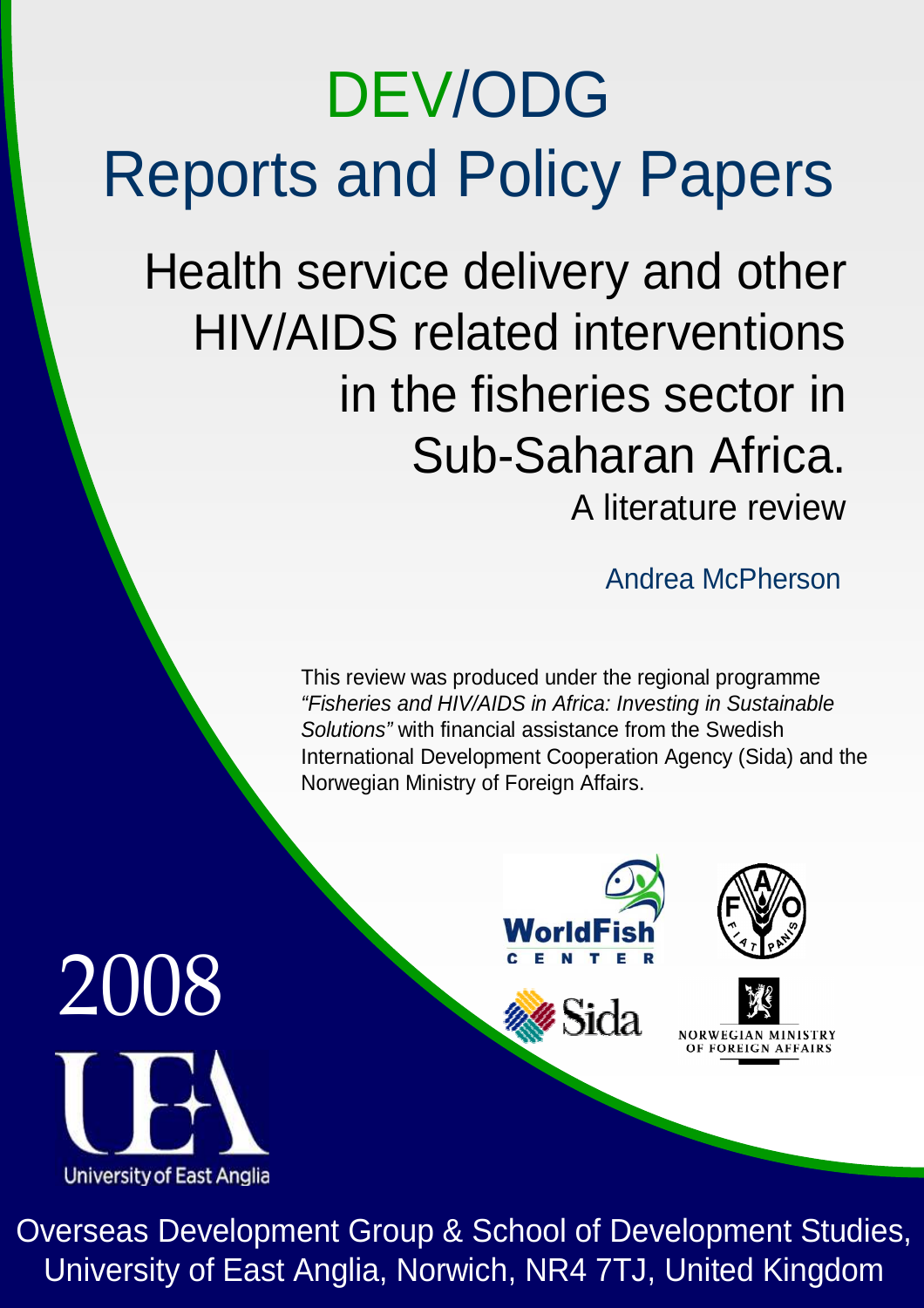#### DEV/ODG Reports and Policy Papers

## Health service delivery and other HIV/AIDS related interventions in the fisheries sector in Sub-Saharan Africa.

#### Andrea McPherson

#### September 2008

First published by the School of Development Studies in 2008

This publication may be reproduced by any method without fee for teaching or nonprofit purposes, but not for resale. The papers should be cited with due acknowledgment.

This publication may be cited as:

McPherson, A., 2008, DEV/ODG Reports and Policy Papers, The School of Development Studies, University of East Anglia, UK.

About the Author

Andrea McPherson did the Masters in Gender and International Development at the School of Development Studies 2005-2006. She worked with an NGO delivering health care in North East of Democratic Republic of Congo for four months in 2007 providing capacity building on baseline evidence gathering and authored a Knowledge Attitudes and Practice study on sexual violence and women's rights.. She currently has a communication and information internship with HelpAge International at their headquarters in London.

Contact: andie\_mcpherson@yahoo.co.uk or j.seeley@uea.ac.uk University of East Anglia Norwich, NR4 7TJ United Kingdom Tel: +44(0)1603 592329 Fax: +44(0)1603451999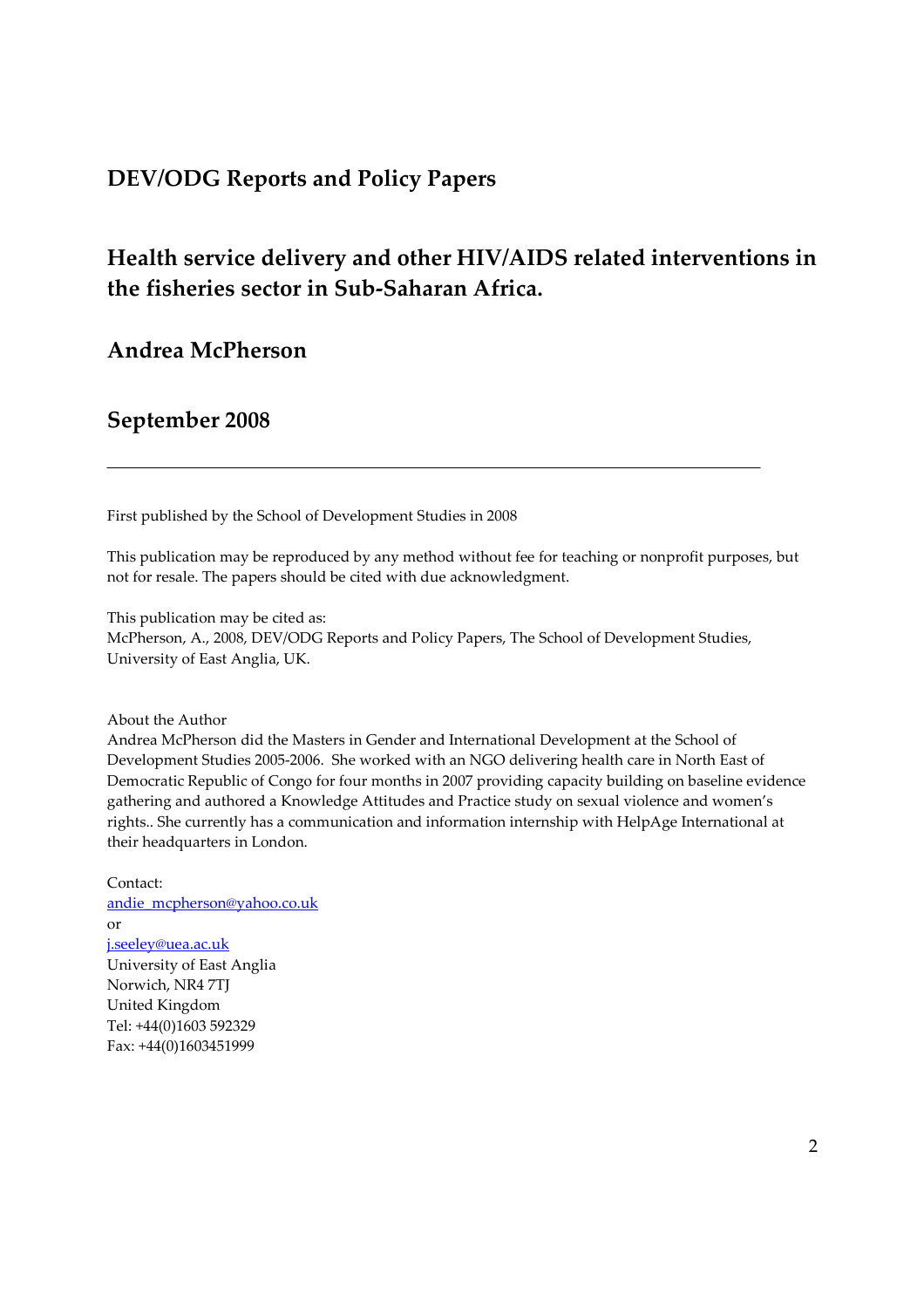#### About The DEV Working Paper Series

The Working Paper Series profiles research and policy work conducted by the School of Development Studies and Overseas Development Group. Launched in 2007, it provides an opportunity for staff, associated researchers and fellows to disseminate original research and policy advice on a wide range of subjects. All papers are peer reviewed within the School. Recent past work, provided it meets the standards required and has contemporary significance is also welcome.

#### About the DEV/ODG Reports and Policy Papers

These are reports and papers that reproduce consultancy, applied research findings and policy work conducted by the School of Development Studies or Overseas Development Group. Launched in 2007, the reports provide an opportunity for staff, associated researchers and fellows to disseminate studies and findings on a wide range of subjects. Recent past work, provided it meets the standards required and has contemporary significance is also welcome.

#### About The School of Development Studies

The School of Development Studies (DEV) applies economic, social and natural sciences to the study of international development, with special emphasis on social and environmental change and poverty alleviation. DEV has a strong commitment to an interdisciplinary research and teaching approach to Development Studies and the study of poverty. This has been developed over a forty year period, bringing together researchers and students from different disciplines (economists, social scientists, natural resource scientists) into research areas and teaching teams.

#### The Overseas Development Group (ODG)

Founded in 1967, the ODG is a charitable company wholly owned by the University of East Anglia, which handles the consultancy, research, and training undertaken by the faculty members in DEV and approximately 200 external consultants. Since its foundation ODG has provided training for professionals from more than 70 countries and completed more over 1,000 consultancy and research assignments. ODG provides DEV staff with opportunities to participate in on-going development work - real-world experience which adds a unique and valuable element to the School's teaching programmes.

For further information on DEV and ODG, please contact: School of Development Studies University of East Anglia, Norwich NR4 7TJ, United Kingdom Tel: +44 (0)1603 592329 Fax: +44 (0)1603 451999 Email: dev.general@uea.ac.uk Webpage: http://www1.uea.ac.uk/cm/home/schools/ssf/dev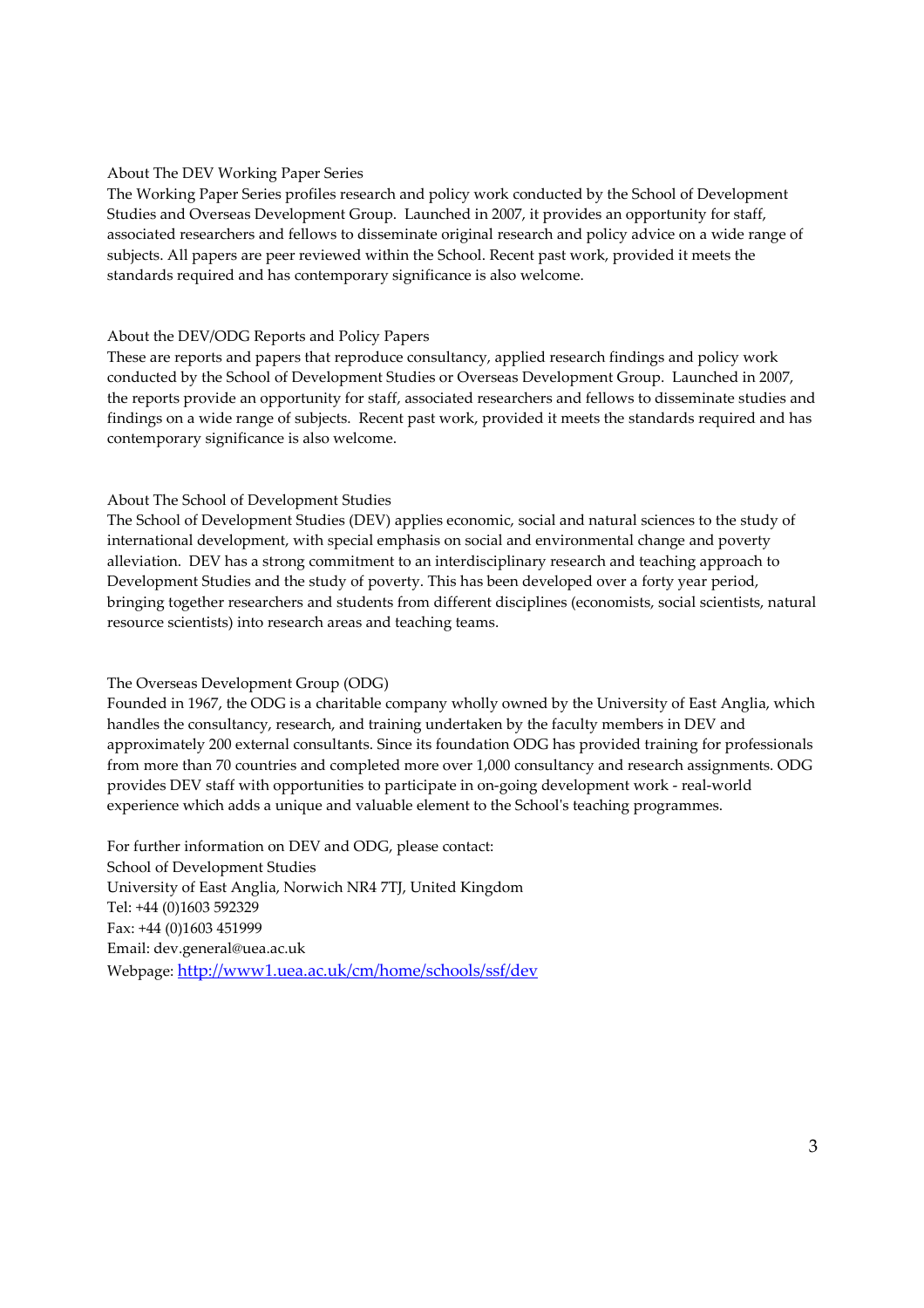## Health service delivery and other HIV/AIDS related interventions in the fisheries sector in Sub-Saharan Africa.

Andrea McPherson

A literature review undertaken for the WorldFish Centre/FAO regional project `Fisheries and HIV/AIDS: Investing in sustainable solutions'

2008

Overseas Development Group & School of Development Studies, University of East Anglia, Norwich, NR4 7TJ, United Kingdom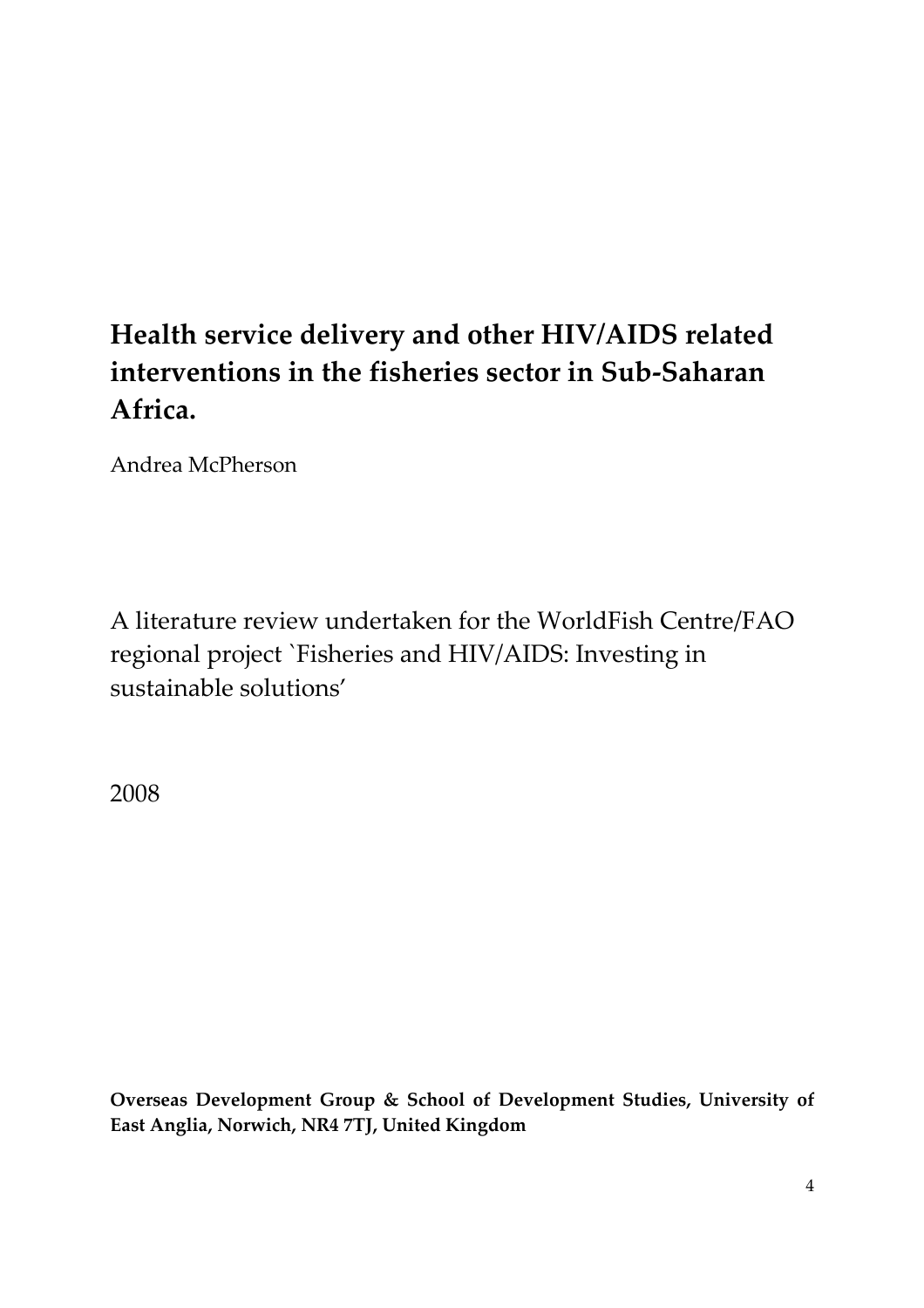#### **Contents**

| <b>PREFACE</b>                                               | 6              |
|--------------------------------------------------------------|----------------|
| <b>INTRODUCTION</b>                                          | $\overline{7}$ |
| <b>METHODOLOGY</b>                                           | $\overline{7}$ |
| <b>HEALTH SERVICE STRENGTHENING AND THE FISHERIES SECTOR</b> | 9              |
| <b>EVIDENCE ON AVAILABILITY</b>                              | 12             |
| Policy interventions                                         | 12             |
| <b>Services</b>                                              | 15             |
| <b>EVIDENCE ON ACCESSIBILITY OF SERVICES</b>                 | 20             |
| Mobility and access                                          | 20             |
| Health seeking behaviour and access                          | 22             |
| <b>SUMMARY</b>                                               | 30             |
| <b>BIBLIOGRAPHY</b>                                          | 33             |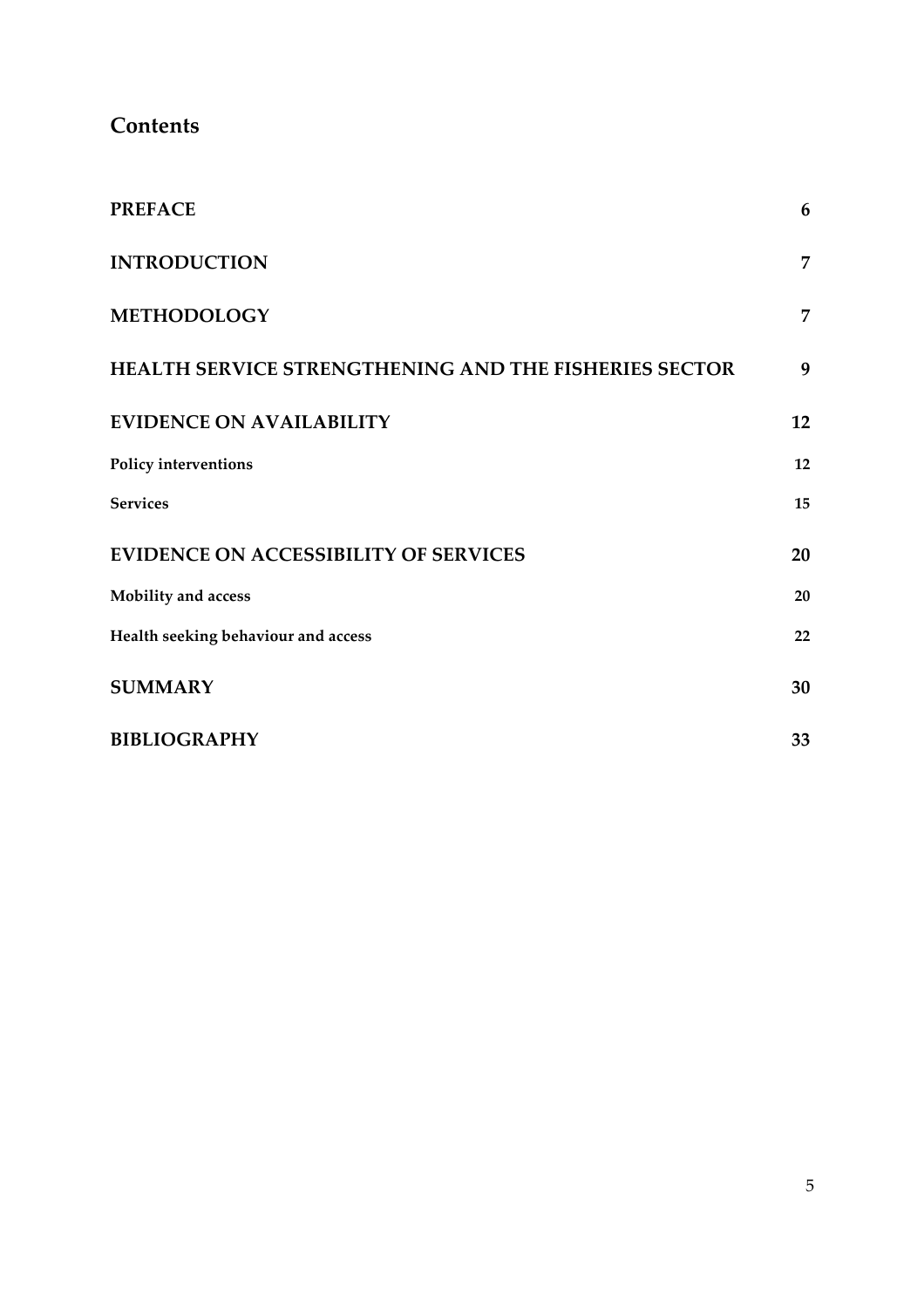## Preface

The WorldFish Centre and FAO are implementing a regional project entitled "Fisheries and HIV/AIDS; investing in sustainable solutions", funded by the Swedish International Development Cooperation Agency (SIDA) and the Norwegian Ministry of Foreign Affairs. As part of this project, the Overseas Development Group/School of Development Studies was asked to produce a literature review on 'Fisheries and HIV/AIDS in Africa: evidence from social science, medical and policy research'. The task was to collate available data from socio-economic and medical research to identify trends in fishing communities in Sub-Saharan Africa.

This paper is the first of three parts of the literature review which covers:

- Review of research on health service delivery and other HIV/AIDS related interventions in the fisheries sector in Sub-Saharan Africa;
- Review of social science research on risk and vulnerability to HIV/AIDS in the fisheries sector in Sub-Saharan Africa;
- Review of research on the relationship between food and nutrition security and HIV/AIDS, and how this applies to the fisheries sector in Sub-Saharan Africa.

In each area, the Review describes the main research directions and summarizes key findings, identifying knowledge gaps as well as areas of potential linkages with promising research in related sectors.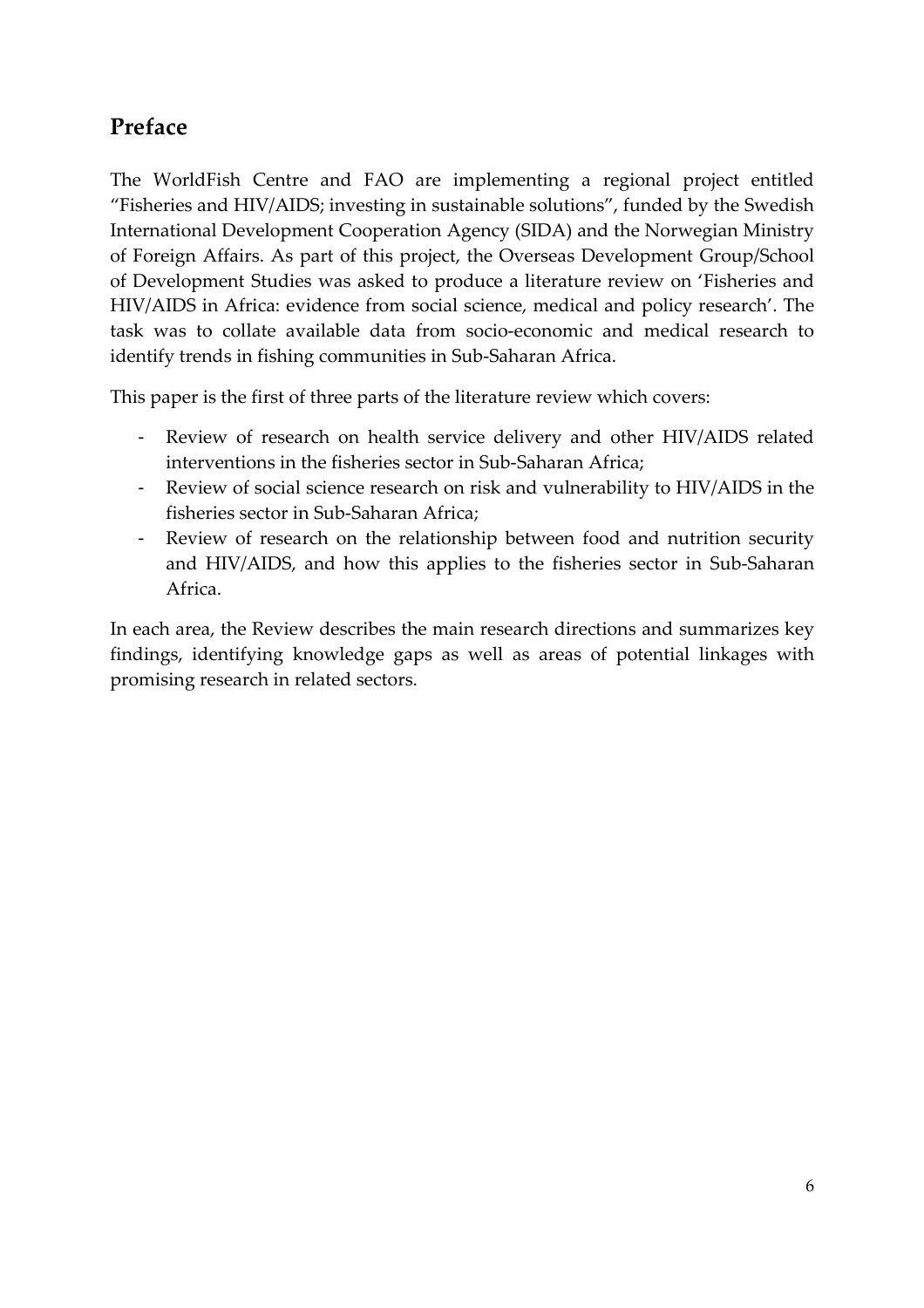#### Introduction

Although there is unanimous agreement that poor access and availability to health services exacerbates the vulnerability of fishing communities to HIV/AIDS and to other health risks, a systematic review of literature reveals a near total absence of empirical data on this topic. The nature of health service availability and utilization has not been a specific focus for research in the fisheries sector. Only three studies have made the nature and availability of health services available to fishing communities an explicit objective of the study. All of them were HIV/AIDS focused in the context of small scale capture fisheries<sup>1</sup>. Where there is evidence of servicerelated data, the majority is littered sporadically through academic discussions of the dynamics of susceptibility and vulnerability to HIV/AIDS in fishing communities in the Great Lakes region. As a result, policy and intervention recommendations from this work in that region have formed the basis of much of this review, especially in discussing accessibility (particularly to fishermen).

By way of scene setting, this literature review briefly introduces the global debate of health service strengthening and HIV/AIDS initiatives, and details the implications for high level advocacy of the heath priorities of fisherfolk to ensure the presence of the fisheries sector on the international health policy agenda. The review is then split into two major sections: one considers the availability of health services and HIV/AIDS interventions and the other considers issues associated with accessibility. Due to the lack of data on these issues related to fishing communities, methods draw from research on other mobile working sub-populations to suggest how these research gaps could be filled. The section on accessibility aims to filter through research related to the fisheries sector in Africa (i.e. for similarly hard-to-reach populations) in order to highlight the gaps that exist in fisheries focused literature. It draws on research from other characteristically similar sub-groups to flag observations that could substantiate the fisheries evidence base. Finally the review summarises the findings and provides an overview of the main research gaps.

## Methodology

 $\overline{a}$ 

<sup>1</sup> Capture fisheries are distinguished by the use of gear to catch fish in contrast to farmed or reared fisheries referred to as aquaculture. Small scale fisheries are a diverse group of artisanal fishers that have not been concretely defined. They can include employers, freelance, subsistence and/or occasional fishers. They are characteristically informal and autonomous insomuch as they are not institutionalised.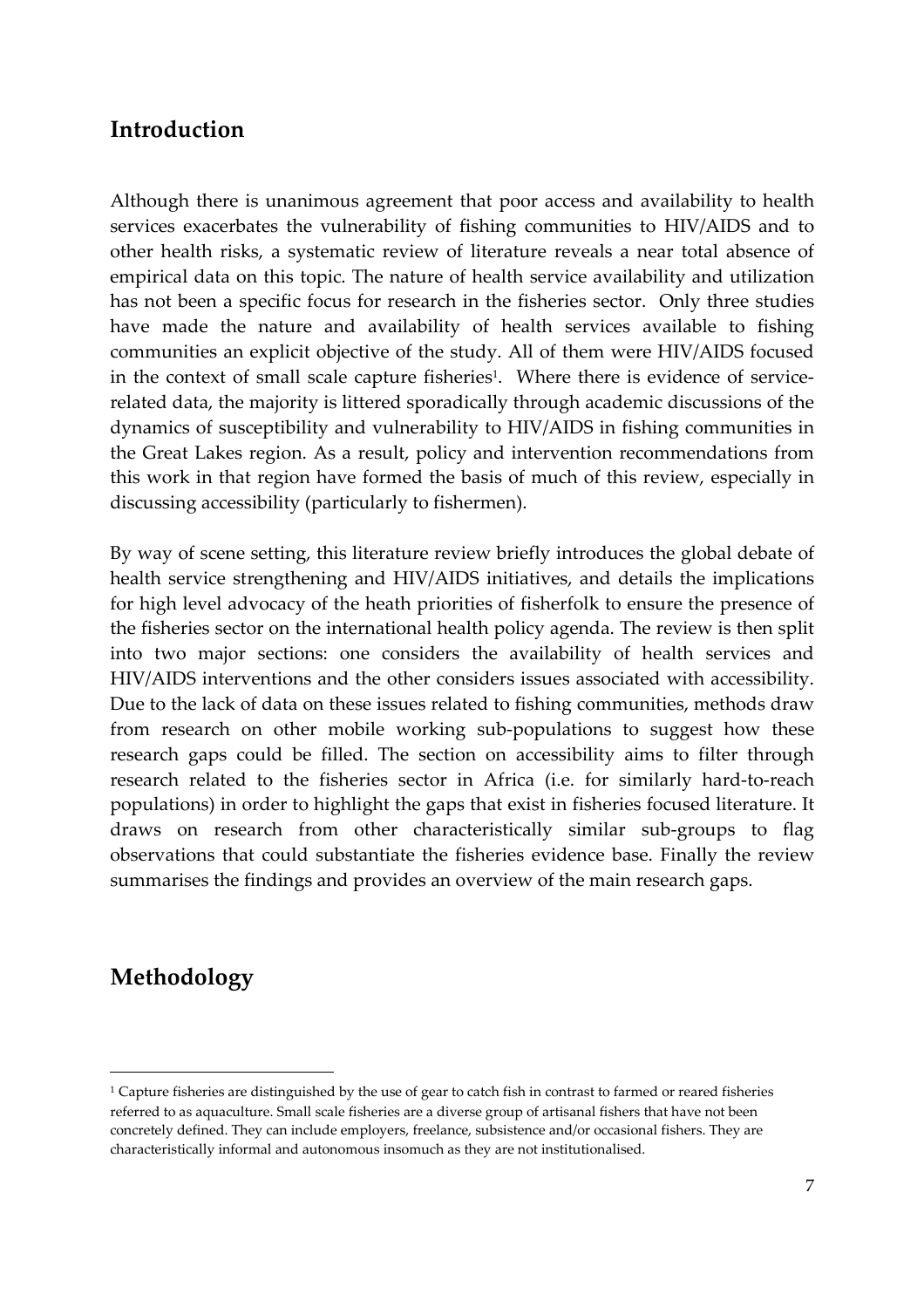The literature review sought empirical research on health service delivery and other HIV/AIDS related interventions in the fisheries sector in Sub-Saharan Africa, as set out in the title. It was conducted through a systematic search of academic databases giving titles and abstracts of articles using the keywords below:

- 1. Applied methodology and empirical data in existence which has been carried out to investigate health service delivery in the fisheries sector (health or health services and fishing or fisheries or fishery or fishermen or fisherfolk or fishworkers or fish processors)
- 2. HIV/AIDS related interventions in the fisheries sector (HIV/AIDS or immunodeficiency virus or acquired immunodeficiency virus or VCT or RCT or ART or ARV or condoms or IEC or awareness raising and interventions or support or services and fisheries variations as above)
- 3. Regional specification was not usually necessary due to the thin evidence base and so when I have cited evidence from outside of the region (sub-Saharan Africa SSA) I have explicitly indicated this.
- 4. To gauge the appropriateness of services further understanding of determinants of engagement was explored (treatment-seeking behaviour (TSB) or health-seeking behaviour and fishing communities or fishermen or mobile workers *or* migrant workers) This was deconstructed further due to lack of literature to include characteristics of vulnerability that may affect treatment seeking behaviour (TSB and masculinity, invisibility, fatalism, mobile, migrant, high risk, injury) and also treatment seeking behaviour amongst sub-populations with similar livelihood characteristics (mobile workers, migrant populations, nomads, pastoralists, truckers, mineworkers, sex workers, farmers)

Sources reviewed:

- 1. Google Scholar;
- 2. Ingentaconnect, PubMed, Blackwell, Science direct, EBSCO, Wiley Interscience, Scopus;
- 3. Online publications/ libraries including UNAIDS, FAO, WHO, DFID, IOM, ILO, World Fish Centre;
- 4. Personal communication with contacts working in relation to the issues in the Terms of Reference for this work;
- 5. Searches for documents found in the reference list of relevant papers.

Only one cross-sectional study comprehensively covered the terms of reference for this literature review and warrants highlighting here as it could be repeated in other areas. The 'exploratory study of fishing communities in Uganda' (IAVI/CRC 2008) assessed the suitability of fishing communities as a candidate population for cohort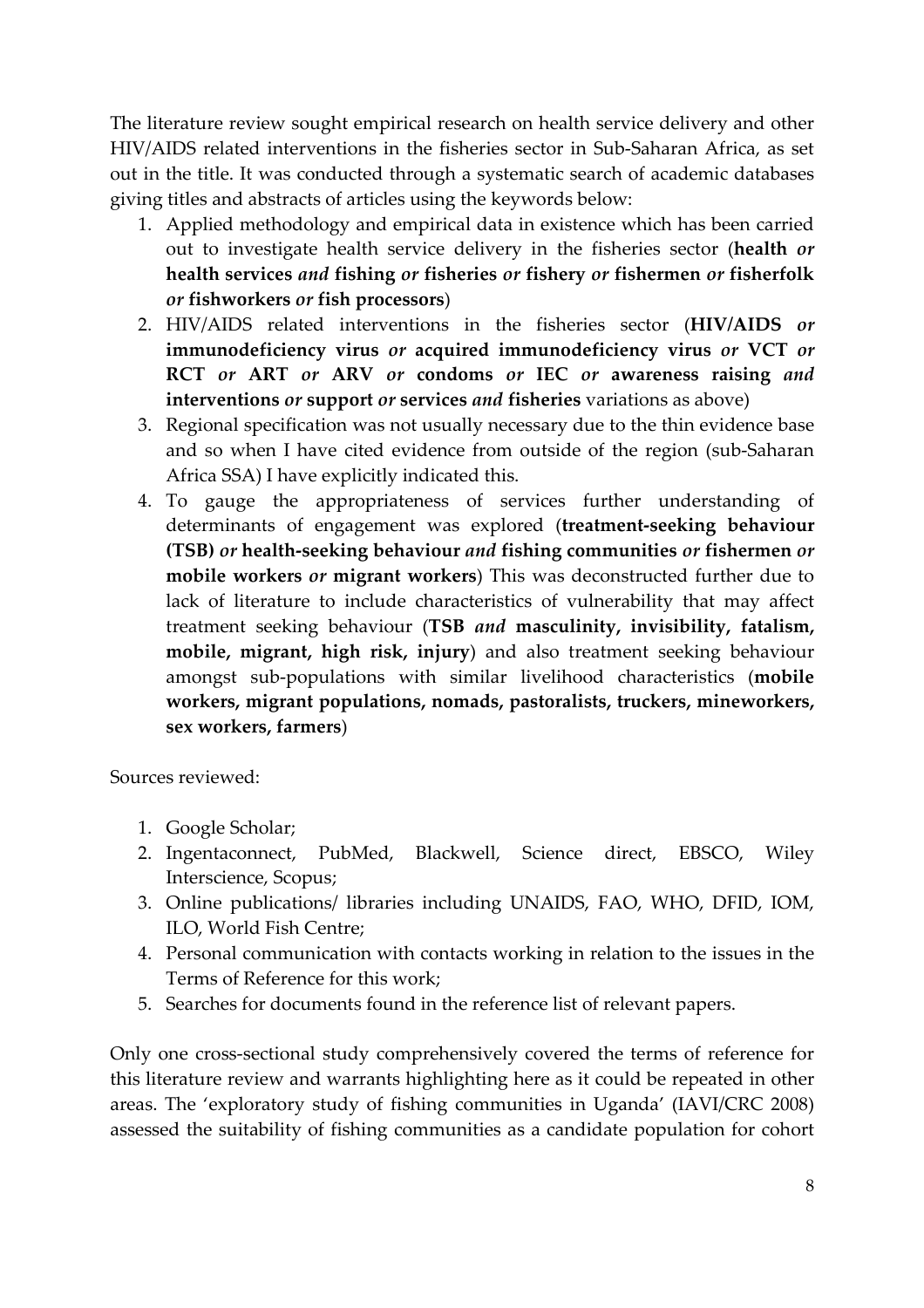development in future HIV vaccine trials and was conducted in two Lake Victoria fishing communities. The objectives of the study included;

- Analysing the availability and utilization of health services, HIV testing and HIV treatment and care services.
- Exploring the Knowledge Attitudes and Practice (KAP) of fishing communities towards Voluntary Counselling and Testing (VCT) activities, HIV prevention, HIV care and treatment and HIV research activities.
- Investigating institutional factors that promote or hinder uptake of these services.

Although the study was constrained by a very short data collection period it stands as the only empirical example to investigate a broad range of issues. Much like other studies for other sub-populations, a household survey formed the basis of the quantitative data collection. Although it was a small sample frame of 100 households, it gathered in depth data on the composition, characteristics of mobility, livelihoods and health related beliefs and behaviours (including specific knowledge and attitudes on VCT and HIV/AIDS). The study presented the range of services available and their utilisation disaggregated by gender. Triangulation with qualitative techniques strengthened the report by collecting information on perceptions of risk and health service delivery. It also made it possible to identify under reporting of the use of traditional healers and skewed results on population mobility, which suggested a less mobile population than in reality. Focus Group Discussions (FGD) made it possible to contextualise results and enabled the identification of sociocultural and institutional factors that promoted or hindered uptake of services. Overall this study comprehensively targeted fishing communities and achieved a holistic interpretation of both the KAP of different members as well as provided disaggregated information on the actual service use and availability. Consequently this study is returned to throughout the literature review.

## Health service strengthening and the fisheries sector

This review concentrates on the literature available on the existence, or lack thereof, of health services and HIV interventions for fishing communities. It looks at the evidence base available on the approaches that have been adopted, their effectiveness and identifies opportunities to strengthen this base of knowledge and practice.

The marginalisation of many fishing communities from health services available to neighbouring settlements disadvantages them amidst Sub-Saharan health systems, which are reportedly fragmented and ill equipped to deal with competing health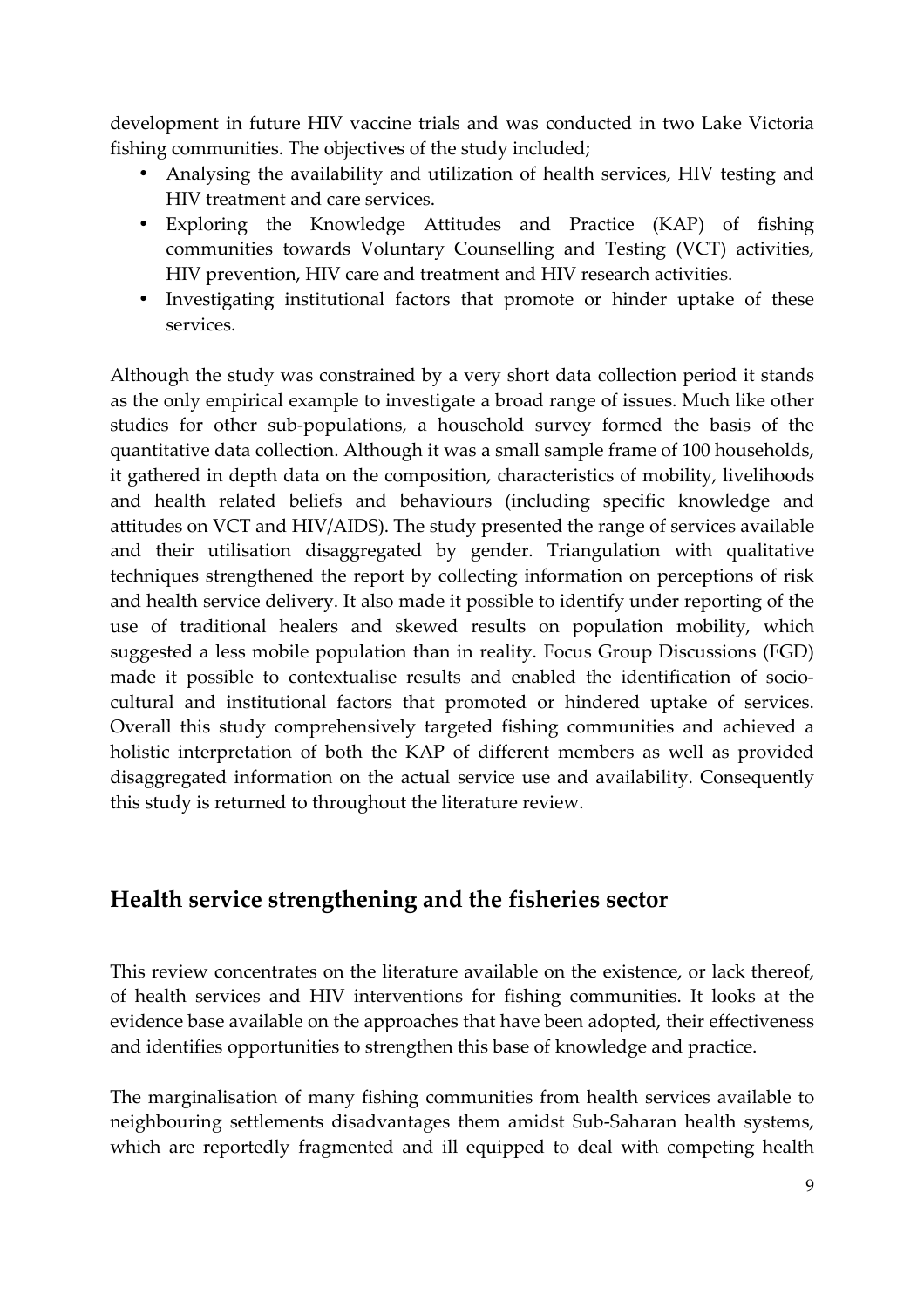demands. Subsequently, we cannot investigate health service delivery to the fisheries sector without considering the broader political landscape within which to advocate for the inclusion of the needs of fishing communities. In addition, the debate on systems strengthening has re-emerged through concerns over up-scaling of HIV treatment services, and resonate with the concerns raised by analyses of fishworkers' position to benefit from treatment (Seeley and Allison 2005). Furthermore, evidence from this review suggests that the health systems agenda is moving away from the existing pattern of services that fisherfolk<sup>2</sup> 'benefit' from. Therefore, in the interest of risk reduction, the various needs within fishing communities must be in the consciousness of policy planners if they are to be included. Although it is not possible to unpack all the national and international-level debates on health services in this review, it is important to present how the health system strengthening in the context of HIV/AIDS may affect the health policy and research response which acts in the interest of the wellbeing of fishing community members. The shift in attention from HIV/AIDS targeted interventions to health systems equipped to challenge the epidemic is reflected by macro policy strategies to meet universal access targets. For example, £6 billion has recently been pledged by the UK government to develop health systems and services as part of their strategy for halting and reversing the spread of HIV in the developing world (DFID 2008). Given the implications of such macro-level changes in approaches to policy and programming, it is in the interest of fishing communities to be conscious of new directions in order to anticipate entry points where their issues can be raised.

In the past, policy has suggested that hard-to-reach groups must wait for services to be made available (Zinsstag et al. 2006) and that population size correlates with a hierarchical pattern of services in favour of settled urban populations (Ngwenya and Mosepele 2007; Seeley and Allison 2005). Epidemics have exposed the limits of this approach and led to disease-focussed and targeted strategies, categorised by vertical interventions that concentrate on a particular disease or service<sup>3</sup>. For example, countries where schistosomiasis is endemic have been identified as having health systems that face difficulties in providing primary health care, and where the lack of infrastructure has been identified as an important factor in the absence of sustainable control programmes (Chitsulo et al. 2000). Crudely speaking, the fragility of health services has been attributed to the financing of vertical health programmes, and health worker attrition whereby skilled health workers leave governmental services

 $\overline{a}$ 

<sup>2</sup> The term 'Fisherfolk' refers to a heterogeneous group of people whose livelihoods, to various extents, dependent on the capture, processing or trade of fish, or are people whose livelihoods are dependant on these fishing activities such as bar or hostel owners.

<sup>3</sup> Vertical health programmes are characterised by programmes specific to a service or a disease in contrast to horizontal health systems which can be attributed to governmental health services which attempt to be pluralistic and wide spread.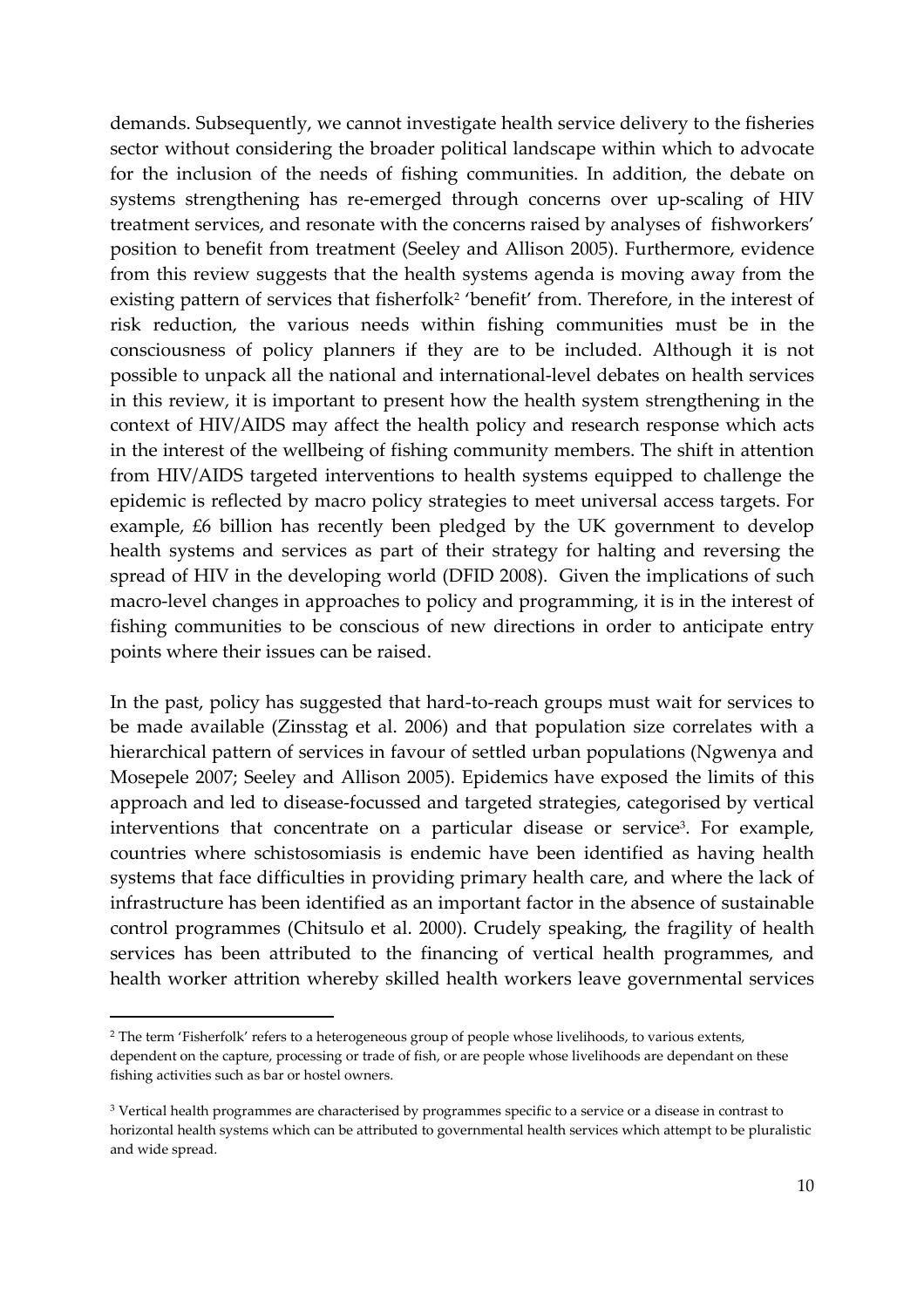for better paid work with an NGO (Pfeiffer 2003). It has been well documented that this has led to the fragmentation of the health systems in African countries and the evolution of HIV/AIDS interventions is now challenged with up-scaling within this setting (McCoy et al. 2005; Travis et al. 2004). The same has been found to entrench the vulnerability of fishing communities in SSA as "... the policy response to their vulnerability has, to date, been limited and fragmented" (Kissling et al. 2005: 1940).

Data from possible vertical programmes was not easy to find in this review and I, therefore, relied mainly on personal communication. Nonetheless, there is evidence from the Lake Victoria Livelihood Program co-ordinated by Diakonia, for example, that collaboration with the Ministry of Health was a component of the management of that project and a core aspect of the Anti-Retroviral Therapy (ART) component (Oloo and Mwangi 2008). If better collaboration at the macro level can be achieved in the future, including between different vertical initiative and between different countries, it may be that an evaluation and review of current approaches in the fisheries sector can contribute to best practices and serve as an entry point into the debate over service provision. To date, however, such comparative findings are not readily available. There is a pressure to achieve quick results on specific disease epidemics which has led to the fragmentation and verticalisation of health services and has allowed for uncoordinated bad practices to flourish in an unregulated market (Pfeiffer 2003; McCoy et al. 2005; Travis et al. 2004; Kemp et al. 2003). As fishermen are potentially the direct beneficiaries of disease specific international assistance, there is a danger that this could be occurring in the fisheries sector given the recent identification of the high risk to infection status of people in fishing populations.

There are examples where these are characterised by billion dollar funds such as the schistosomiasis Control Initiative, funded by the Bill and Melinda Gates Foundation (SCI 2008). The long term effectiveness of such funds have been questioned as the health systems they engage with are too fragile to deliver the volume and quality of services needed (Travis et al. 2004). More generally it has been warned that ambitious targets may lead to a preferential targeting of easy to-reach-groups (McCoy et al. 2005). Given the diversity of many fishing communities, this suggests that the same pattern can exist whereby fishermen who are considered the most challenging to reach with initiatives will remain excluded. Without investment specifically to help fisherfolk overcome socioeconomic barriers and access treatment, ART programs could widen the inequitable health outcomes that already exist in these communities. From a research perspective, vertical approaches inhibit the development of best practice in addressing the impact of the pandemic. For fishing communities, learning derived from these evaluations, which are not widely circulated, undermines an opportunity to engage with policy makers on how to strategise for this community. Future research should balance the focus on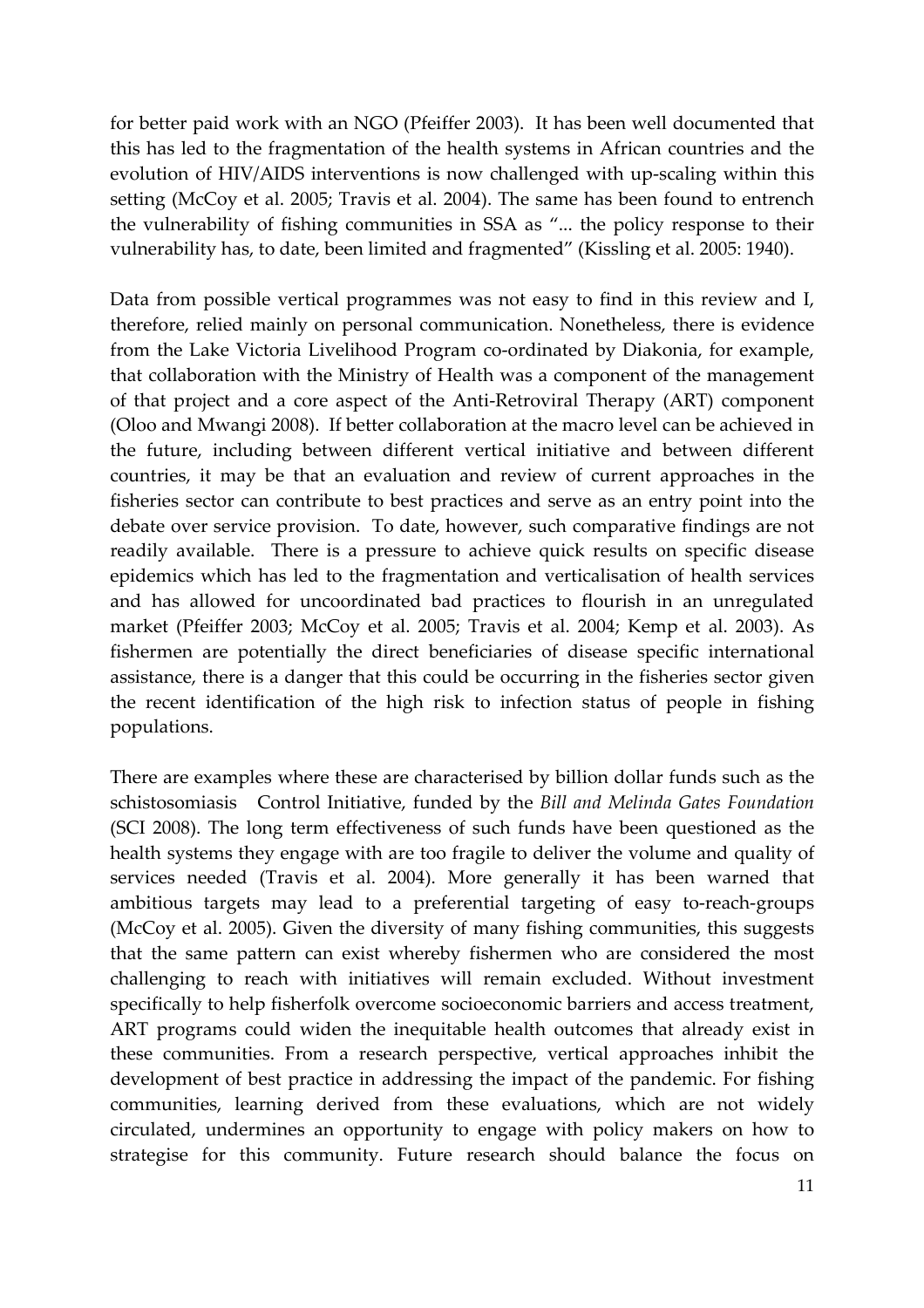disproportionate vulnerability to high prevalence diseases within a wider context of weakened health systems. Debate over horizontal and vertical approaches highlights the need to recognise and scale up best practices, as well as ensure effective integration with existing (horizontally-organised) health services.

Availability, in terms of the local existence of health services, is not enough (even if this was calculated to account for inconsistent mobility patterns) since a relationship of complex factors constrains access, as will be discussed in later sections. There is a need to describe the landscape of vertical and horizontal approaches available in the fisheries sector, and engage with research from other sectors that attempts to resolve the inadequacies of both. Further substance could be added by detailing how the main health-systems barriers particularly affect members of various fishing communities (such as found by Travis et al. 2004), identifying the major barriers and challenges to improving service delivery for priority health problems, including HIV/AIDS and malaria. These include: at the community level, individual and community barriers affecting demand (e.g. gender relations, socioeconomic factors and stigma); barriers to service delivery such as inequitable availability, physical infrastructure, human resources and quality of care; and health sector policy such as coordination between government bodies, donors and NGOs and the regulation of both public and private actors. It would be helpful to detail these in the context of the various environments in the fisheries sector. This might be useful in developing a model that illustrates how fragmented health systems undermine efforts to provide access to HIV/AIDS initiatives as an entry point to the debate. The final section of this review looks at the literature on accessibility which, if strengthened, would put these barriers in context for the fisheries sector.

## Evidence on availability

#### Policy interventions

Many researchers have noted the lack of HIV/AIDS programmes which target fishing communities (Gordon 2005; Kissling et al. 2005; FAO 2006; Allison and Seeley 2004; Tanzarn and Bishop-Sambrook 2003). Although it has been said that fishing communities endure "...near neglect by government and the service sector" (Tanzarn and Bishop-Sambrook 2003: v), it is also noted that this situation is changing with the involvement of higher level policy responses (FAO 2006; Gordon 2005). Whilst fishing communities remain absent from the list of vulnerable populations identified by UNAIDS, at the national and international level in SSA, momentum is gathering to place the fisheries sector on the HIV/AIDS agenda as a vulnerable group.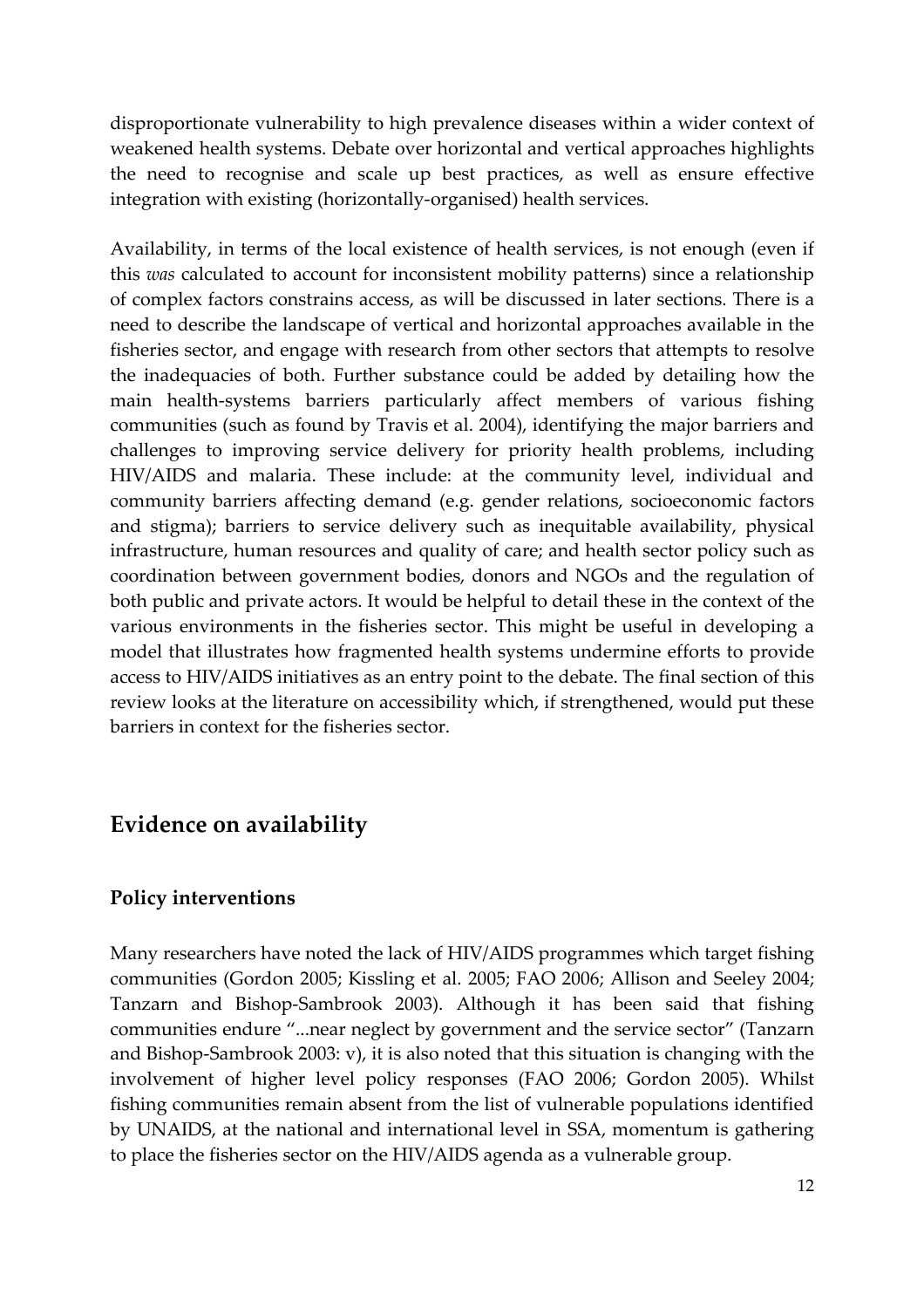The Great Lakes Initiative on HIV/AIDS (GLIA) convention was signed by 6 states in the Great Lakes region in 2005, to bind their commitment to reducing and mitigating the socio-economic impact of HIV/AIDS (GLIA 2005). GLIA has recognised fishermen and fisherwomen as a specific focus for subsequent interventions. A rapid review of HIV response data, the provision of a range of services including the training of fisheries officers in behavioural change communication for HIV, as well as the development of information education and communication (IEC) that 'speaks the language of the ports' all form part of the GLIA strategic plan. Given the lack of empirical data on which to base these initiatives, it is reassuring to find that the plan includes sharing best practices and commissioning epidemiological and ethnographic research in different occupational sub-groups within the fisheries sector (Frazer et al. 2008). This will be an important initiative to monitor for lessons that are relevant to the fishing sector across SSA.

An international workshop on responding to HIV/AIDS in the fisheries sector was held in Zambia<sup>4</sup>. A key message which emerged was the need for initiatives to engage with the whole community rather than targeting 'high risk populations', as well as to take multi-sectoral approaches in recognition of the fact that risk factors extend outside the fisheries and health sectors (WorldFishCentre 2006). The Lake Victoria Fisheries Organisation (LVFO) which is fundamentally concerned with resource management, held a regional workshop on developing a HIV/AIDS strategy for improving the health status of fishing communities in 2006 (LVFO 2006) highlighting the importance of a cross-sectoral approach. The diversity of the fisheries sector was also recognised as well as the need for responses to vary accordingly. This review verified the absence of information about vulnerability and resilience in different types of fisheries along such gradients as industrial and smallscale, coastal and in-land fisheries which was identified at the meeting in Lusaka. Future research, such as that proposed by GLIA, needs to explore how multi-sectoral approaches successfully reach sub-groups within the fisheries sector in the different settings in which they occur.

Despite the fact that the WHO has global statistics on the disease burden which confirms that 'schistosomiasis constitutes an important public health problem in SSA', they admit that the impact of the disease has been poorly evaluated (WHO n.d.). "Studies on the costs of schistomiasis control have invariably concluded that the cost of control is inordinately high compared to the per capita health expenditure l

<sup>4</sup> The Lusaka workshop was organised by the WorldFish Centre with the International Organisation for Migration (IOM), and the Food and Agriculture Organisation of the United Nations (FAO), and supported by the Swedish International Development Agency (SIDA) and was co-hosted by the Government of Zambia through the Ministry of Agriculture and Co-operatives (MACO) and the National AIDS Council (NAC). It included ninety participants from thirteen countries in Africa and from international organisations.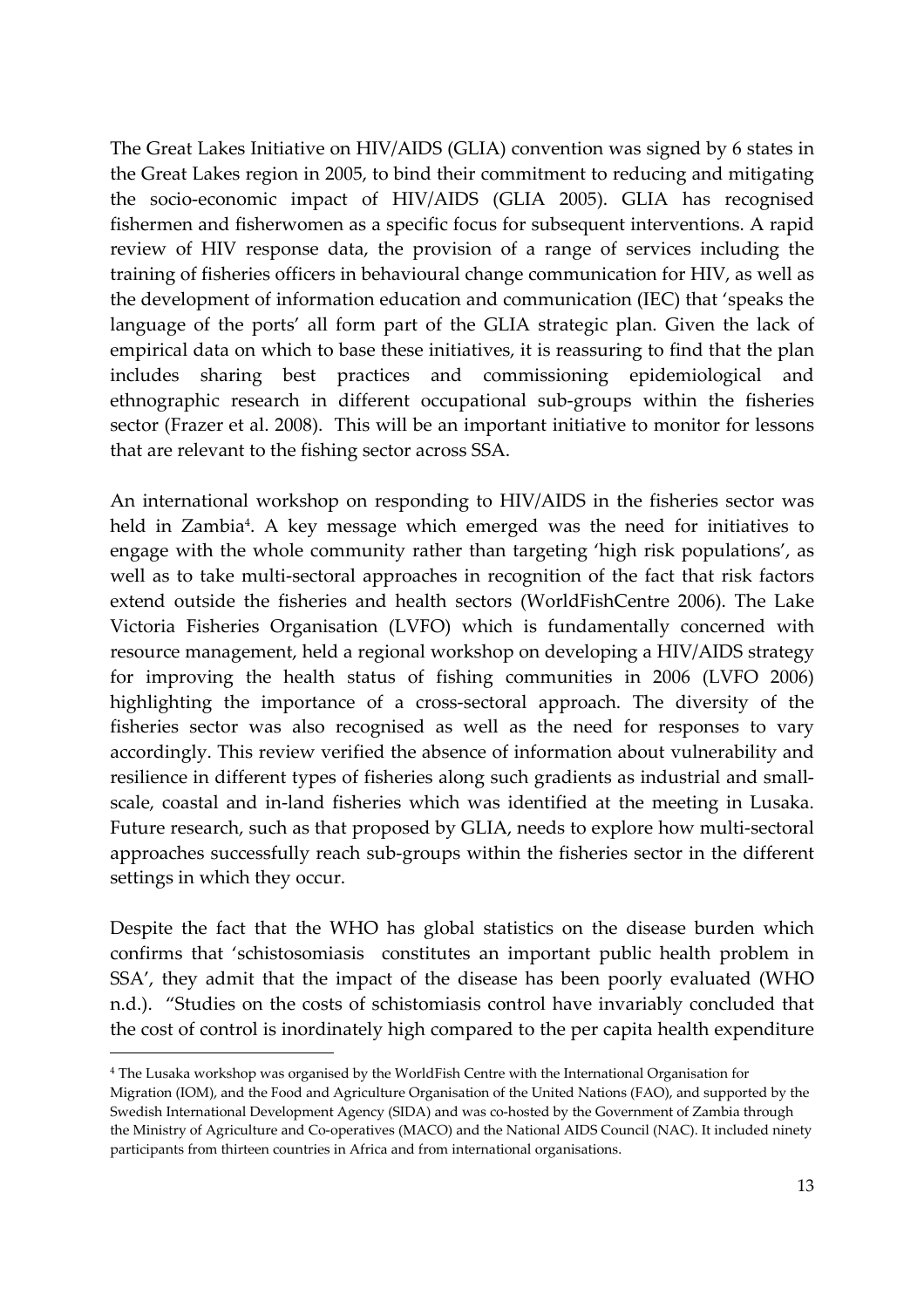in sub-Saharan Africa" (Chitsulo et al. 2000: 47), which explains the absence of national policy responses. National and sectoral policies throughout SSA show that governments have mixed commitments to the broader health needs of fishing communities, while the health services which target them which are biased to HIV/AIDS interventions and focus on prevention messaging. There is a need to investigate how health policy provides for reaching populations in difficult settings with treatment services for all types of disease control.

There is little policy or national-level strategy for health specifically in fisheries. However, in terms of HIV/AIDS, Uganda stands out in the literature as having multiple levels of response (Baro 2004; FAO n.d.; Gordon 2005; Grellier et al. 2004; Tanzarn and Bishop-Sambrook 2003) in comparison to a relative lack of other SSA governmental strategies and commitments. Although it is beyond the remit of this review to investigate and compile them here, the spectrum can be gauged by looking at two examples, Uganda and Senegal. Uganda is well cited as having a fisheriesspecific HIV/AIDS strategy to ensure the sector receives an appropriate allocation of government and donor resources (Gordon 2005; FAO). In addition, a Fisheries Sector Strategic Plan has been developed in line with the national Poverty Eradication Action Plan (PEAP), the instrument from which national governmental policies are derived and within which it refers to HIV/AIDS explicitly in relation to the fisheries sector (Bahiigwa and Keizire 2003). Other strategies have been implemented such as that of Beach Management Units (BMUs) which, although not in the area of health, have been identified as entry points for prevention initiatives (Aciro Olyel 2006) and have featured as instrumental in health service research (IAVI/CRC, 2008). There is some scepticism amongst fishing communities on the appropriateness of BMUs, because of the lack of community involvement in the initiative, and because they are seen as ineffective at including those at highest risk (Westaway et al. 2007). With this consideration, it would be constructive to analyse the BMU initiative as a model for the implementation of national strategies, particularly for other countries in the Great Lakes region. The Ministry of Agriculture, Animal Industries and Fisheries (MAAIF) has been criticised for not managing to secure sufficient financial resources to implement its proposed HIV/AIDS related programmes (Tanzarn and Bishop-Sambrook 2003) which raises concern about the effectiveness of this apparent policy recognition. In stark contrast to Uganda, Senegal has never focused on fisheries in national policies or activities related to HIV/AIDS (Mireille and Kandè 2006). Researchers in other sub-Saharan African countries have called for similar recognition to that of Uganda (Ngwenya and Mosepele 2007). An opportunity for GLIA would be to investigate the Ugandan strategy with a view to developing a framework for joined-up approaches that take into account necessary multi-level and multi-sectoral approaches, which could be adapted to other countries. A key research gap is apparent in the need for an audit of governmental and multilateral technical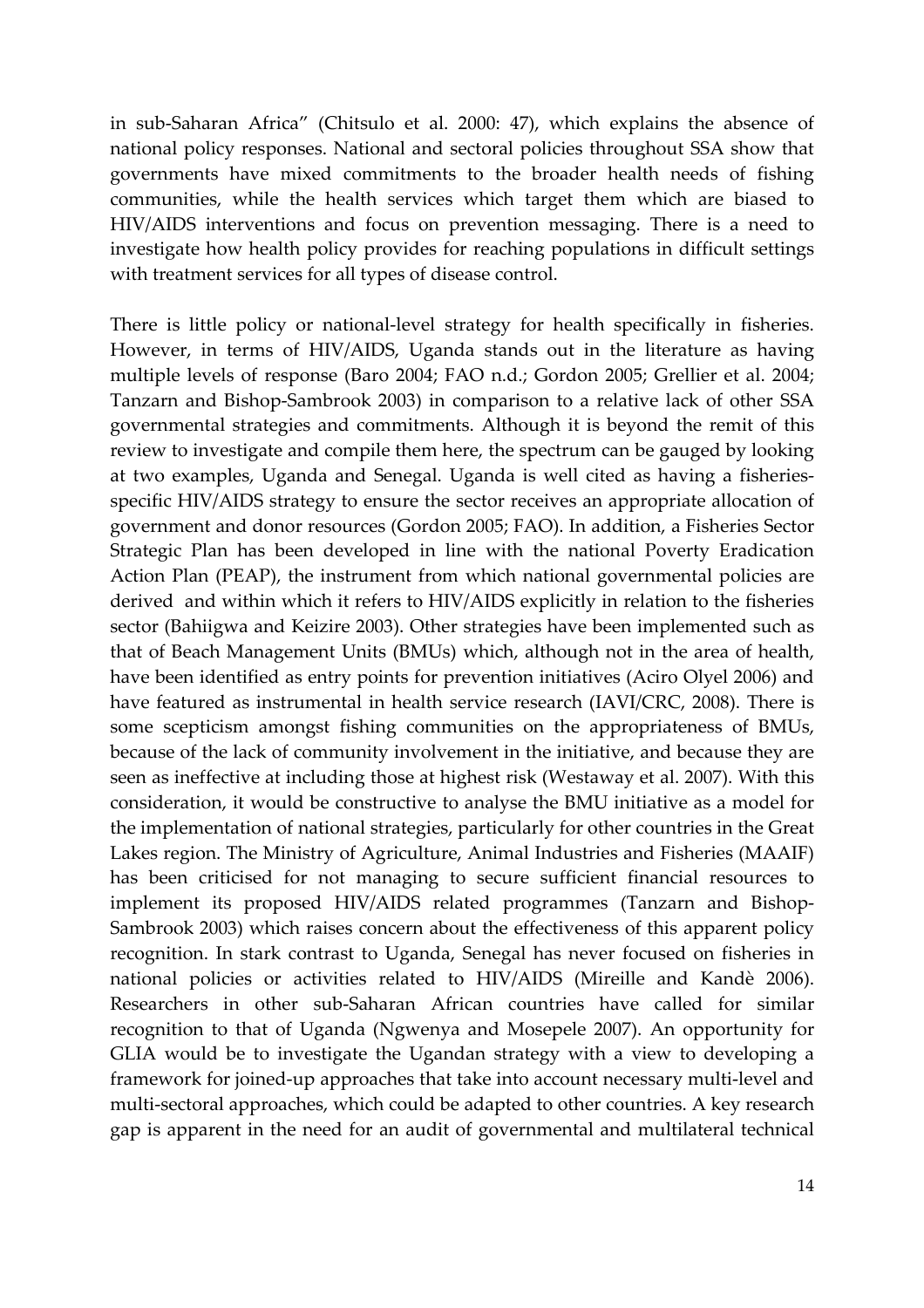papers.

#### Services

As mentioned previously, the failings of the health services has been highlighted by many commentators in reference to the affect of the HIV/AIDS pandemic in the fisheries sector:

"In general, rural Africa is not well served by health services. It is difficult to recruit trained health professionals to work in rural locations with extremely limited resources and support. Poor roads, telecommunications and electricity, as well as lack of access to clean water and low levels of education in the target population exacerbate the difficulties in providing preventive medicine, diagnoses and treatment." (Gordon 2006:5)

While it would have been very useful to analyse quantitative data on the availability of health services at different levels, even for one country, unfortunately no systematic data were found on this. At present, only scattered findings were available from studies investigating the dynamics of susceptibility and vulnerability in the fishing sector. These clearly show that the availability of health services is generally poor in fishing communities. For example, a comprehensive study of small scale fisheries in Uganda revealed the selectivity and inconsistency in health service provision to them. In four purposefully selected sites (based on the scale of activities, economy, diversity of activities and community composition as well as HIV prevalence), neither of the two largest fishing based initiatives in Uganda (one governmental and one NGO) was active. Health facilities that were identified included two drug shops one sub-dispensary, five medical staff, one health centre and two drug shops serving a combined population of nearly 7000, of which one site (Walumbe, population 2000) had no health services at all (Tanzarn and Bishop-Sambrook 2003). Elsewhere in the literature are sporadic illustrations of the absence of health services, with distances of communities to their nearest health facility ranging from 7km (Westaway et al. 2007) to 20km (Appleton, 2000) to 67km, in one situation analysis, for higher-order services such as hospitals (Grellier et al. 2004). A household survey conducted on the islands of Lake Victoria also describes a setting devoid of health services or HIV interventions (Anon. n.d.). This provides some evidence to substantiate the widely-made claim that poorly available services entrenches the vulnerability of these communities (Pickering et al. 1997).

Empirical research in order to identify where and how improvements can be made needs to be established. Comprehensive surveillance of health equity in the fisheries sector would be constructive as a basis for the meaningful reform in the interests of fishing communities. Detailed quantitative evidence on this was thin. However, one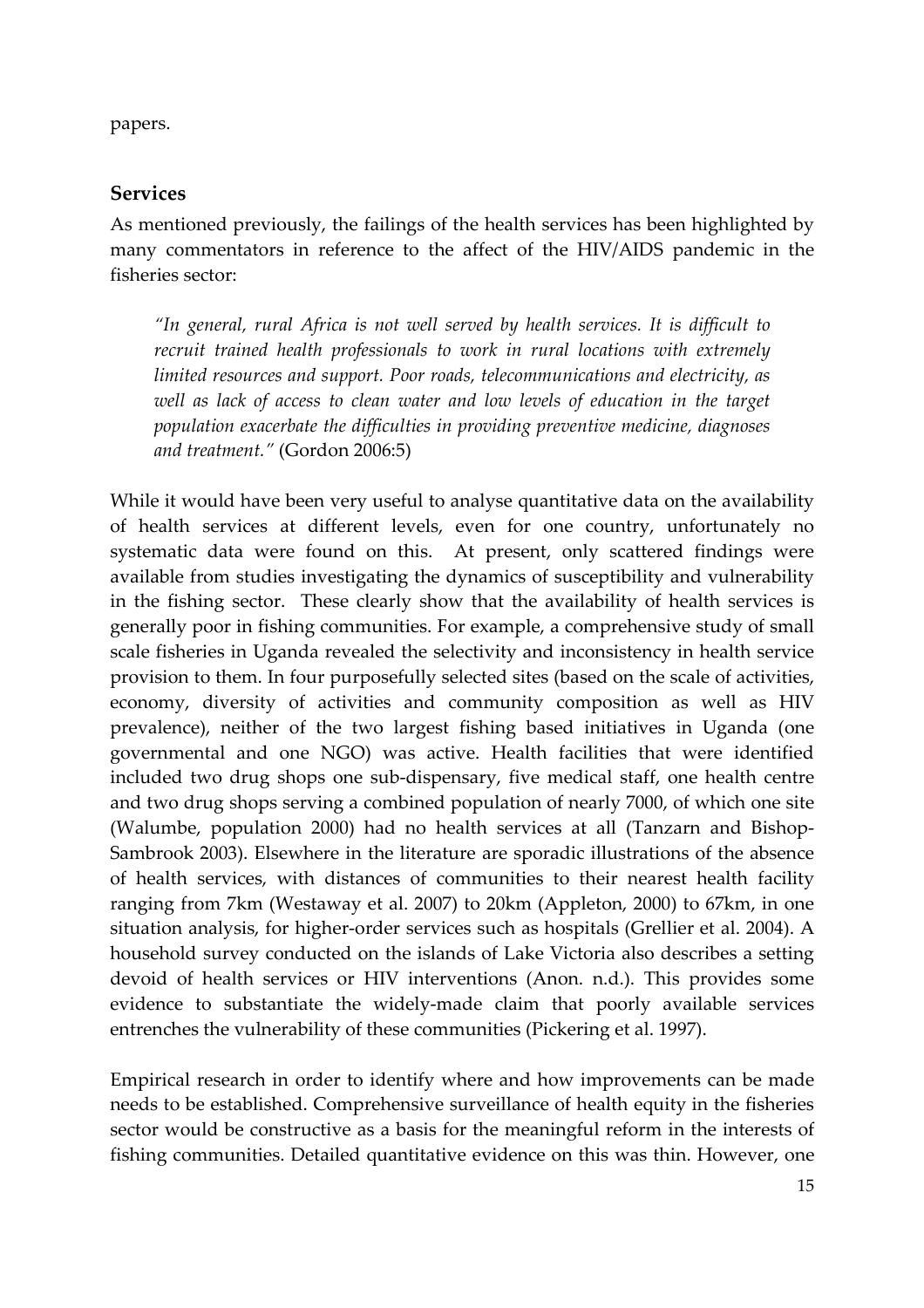study of artisanal fishers and HIV/AIDS services in Botswana, where services are distributed according to settlement status (urban, urban village, rural and remote), found that in the Okavango Delta limited access to services disadvantaged AIDSaffected households engaged in occasional fishing. The household survey conducted gathered district level data on the service delivery infrastructure. The availability of these services could then be quantified in terms of the percentage of the population that has opportunity to access a clinic, health post and mobile clinic. It was then possible to observe the coverage of high, middle or low level service providers and reveal disparities between communities. Unfortunately, more detailed quantitative results were not presented in this article. However, general findings revealed that fisherfolk in the Okavango Delta live in unclassified settlements as they have populations of less than 500 people, leaving them unable to receive health services directly except through primary centres (Ngwenya and Mosepele 2007). At a national level Service Availability Mapping (SAM) of Kenya and Tanzania reveal similarly tiered systems which are biased towards settlement size and therefore away from both occasional and continual fishers (Kenya SAM 2007). This raises concerns that fishing communities (both stable and transitory) are not recognised by national settlement policies, and are overlooked by health system planners who remain sedentary- focused.

There is a need for studies such as that of the Okavango Delta to be conducted more widely and also to include coastal and transitory inland fishing settlements. These would be constructive in highlighting how fishers are deprived by current health systems in relation to their HIV/AIDS affectedness and give policy makers evidence to work from in considering their needs. To develop this model further, the nature of health service availability should go beyond the identification of public services. Assessments of health infrastructure should include private services disaggregated by provider (community based organisation (CBO), international or national nongovernmental organisations (NGOs), Faith-Based Organisations (FBOs) etc), as well as treatment services, human resources, outreach capacity and drug stocks. SAMs for various countries in SSA that have been published in the last few years provide a potential resource for advocates on behalf of fisherfolk to overlay the geography of settlements in contrast to these differentiated health services and present to Ministers of health the reality of health service availability for the fisheries sector. An audit of this sort may help to engage with macro health policy and support the growing recognition of high vulnerability and susceptibility to infectious diseases such as HIV/AIDS, schistosomiasis (bilharzia) and malaria.

Mapping is one way of representing the disadvantage of fishing communities in health service provision. Whilst no studies were found to have used mapping approaches for fishing communities, the following section presents various methodologies that have been adopted for other mobile groups, and introduces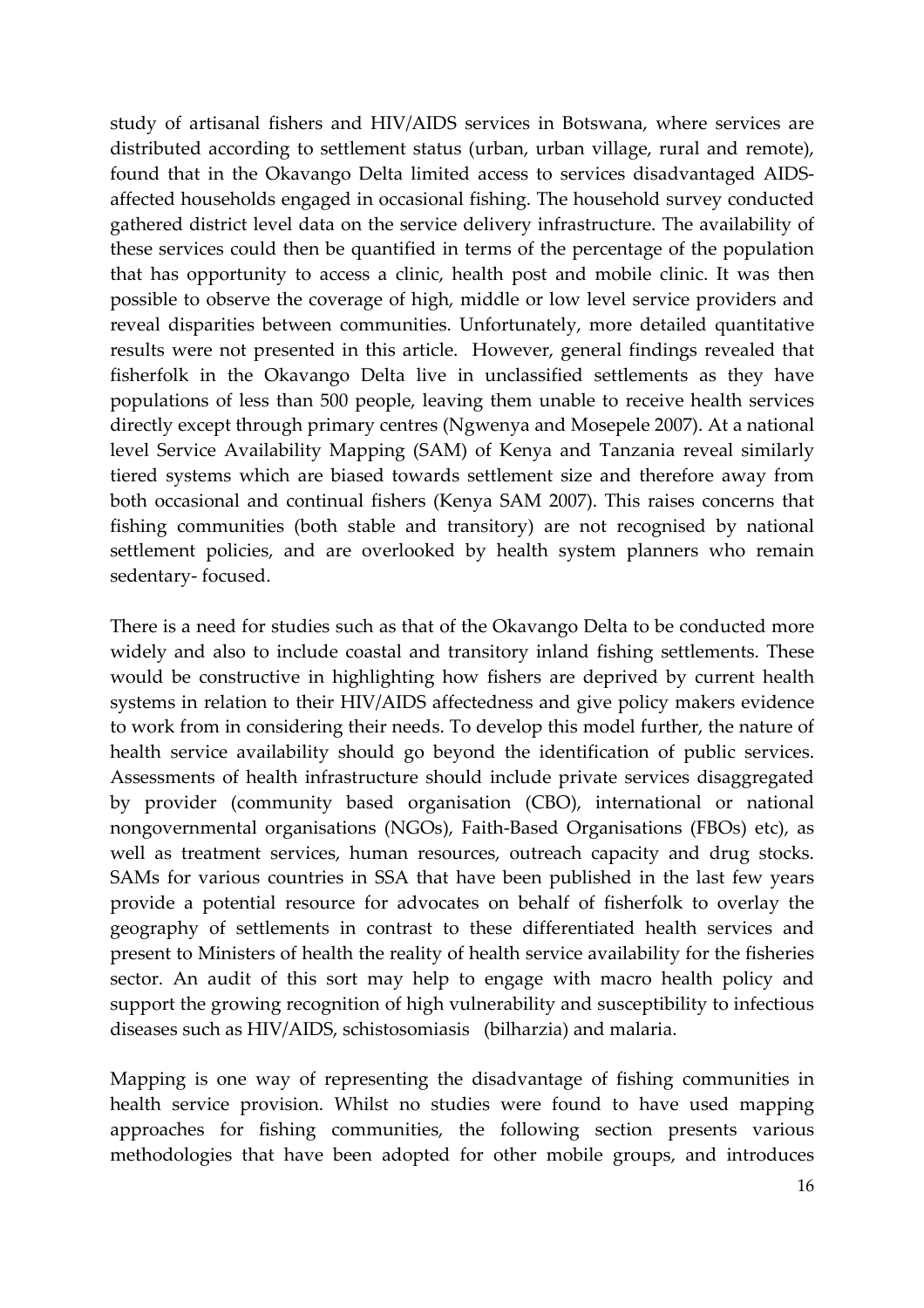various considerations for their application to fishing communities. Geographic Information Systems (GIS) and Global Positioning Satellite (GPS) were used to create simple maps of stop-over points used by truckers along the Northern Corridor highway in Kenya (Ferguson and Morris 2007). Given the similarities in risk behaviours and issues in accessing health services (Voeten et al. 2002), this could be replicated for mapping the landing sites and fishing camps in the Great Lakes region as well as the amenities therein in relation to the settlement with which they were associated.

In order to counter policy biases against small populations, researchers have calculated how distance affects uptake of services. GIS has been used to develop a Distance Usage Index (DUI) in a large mapping exercise in South Africa. The sample included migrant groups across a sparsely populated rural area and calculated according to the Euclidean distance patients would travel and found there was a high degree of congruence between actual clinic use and the predicted distance to these clinics. Calculations of health facility avoidance helped detail the spatial analysis of those who do not use primary health care (Tanser et al. 2001). GIS has also been used to model distances travelled to government health services in Kenya as part of a study to develop access and use models for health services (Noor et al. 2006). Even though this study is useful as it included a community on the shores of Lake Victoria, and because of the sampling techniques and transport network model employed, it was not conducive to accessing information on fishermen in particular. The algorithms were developed on the premise that ">80% of the patients reported no transport costs in travelling to health facilities and were therefore assumed to have walked..."(Noor et al. 2006). Also water courses were deemed to be barriers to health facilities. Nevertheless, the noted achievement of the study was that it developed a more effective model for identifying the access of communities to health services than the Euclidean model and so could be consulted for transferable methodologies in testing availability of services to fishing communities. However, modelling strategies must take into account the actual mobility of members of these communities.

Mapping exercises of fishing sites should be accompanied by identifying various characteristics such as those identified by Tanzarn and Bishop-Sambrook (2002) in order to capture their dynamics. A site selection matrix was developed for the four landing site study in Uganda. A comprehensive snapshot of each site was accomplished by identifying several factors which included: scale of fishing, rural/urban, HIV prevalence, proximity to services, variety of fishing related activities, ethnic composition (Tanzarn and Bishop-Sambrook 2003). Triangulation of the matrix with the availability of health services was another way of contextualising the marginalisation of these communities, and should be used in research to inform health service planning such as those mentioned earlier that model distance usage.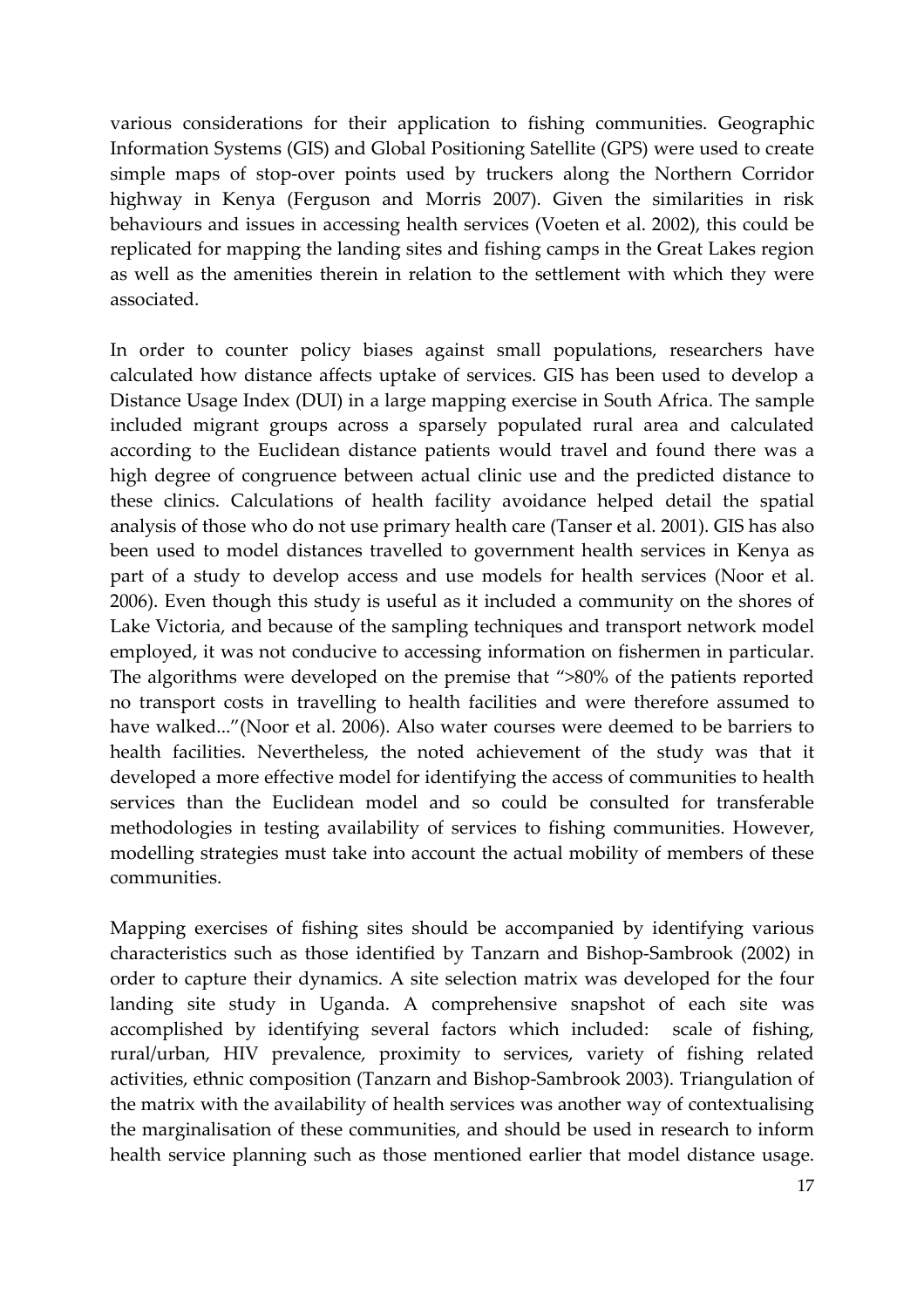With a HIV/AIDS specific agenda, Ferguson and Morris achieved this with truckdrivers through the triangulation of computer-based methodologies and qualitative approaches, in order to map the distribution of 'hot spots' of transactional sex between truckers and women at rest points (2007). This study aimed to strengthen HIV/AIDS control in Kenya by highlighting the needs of vulnerable groups, their risk avoidance and health seeking behaviours in combination with data on service availability. One potential barrier to successful geographic mapping is that fishing communities, unlike other studies such as those mentioned here, are often transient in nature and may experience seasonal changes in their characteristics. This could be problematic for computer-based spatial assessment tools and requires longitudinal data collection of site characteristics. Mapping the nature of service availability to fishing communities would form a solid baseline for quantifying how landing sites are marginalised from health care. This would be an opportunity for demonstrating the weaknesses in the available health system and could be used to engage in the discussion on health system strengthening.

With nomadic groups, Participatory Rural Appraisal (PRA) techniques have been used in an effort to develop health systems to reach them. Somali participants in Kenya mapped their own seasonal migration patterns. The investigation also documented their perceptions of health care across the migration cycle, and has led to evidence based recommendations for health personnel, as well as documenting the failings of the current system (Maalim 2006). As will be detailed in later sections, the evidence base stresses the importance of acknowledging the perceptions of health held within fishing communities and of fishermen in particular, when attempting to improve access for this group. Hence, this methodology could provide comprehensive data that explores the dynamics of fishers' mobility, and subsequently that of landing sites and the availability of health services, as well as understanding their attitudes to different forms of health care and how this might vary throughout the migration process (i.e. from home areas, to and between landing sites, and return). Social mapping was used in a recent exploratory study of fishing communities in Uganda where gender disaggregated qualitative information gave a sense of the importance of access to available services. Social maps created by men in a fishing community revealed that although there is a well resourced health centre and ambulance service nearby, but the presence of the army means that people fear to go there (IAVI/CRC 2008). Research instruments that could be replicated from this study for fishermen and other mobile fishworkers were innovative and included mapping, Venn diagrams, seasonal calendars and daily work schedules. Cumulatively, through these techniques participants articulated which services were available and how they were utilized as well their engagement with different institutions and the communication gaps between healthcare providers and community members (IAVI/CRC 2008). PRA methods endeavoured to understand fishermen's engagement with health services would provide new insights. This is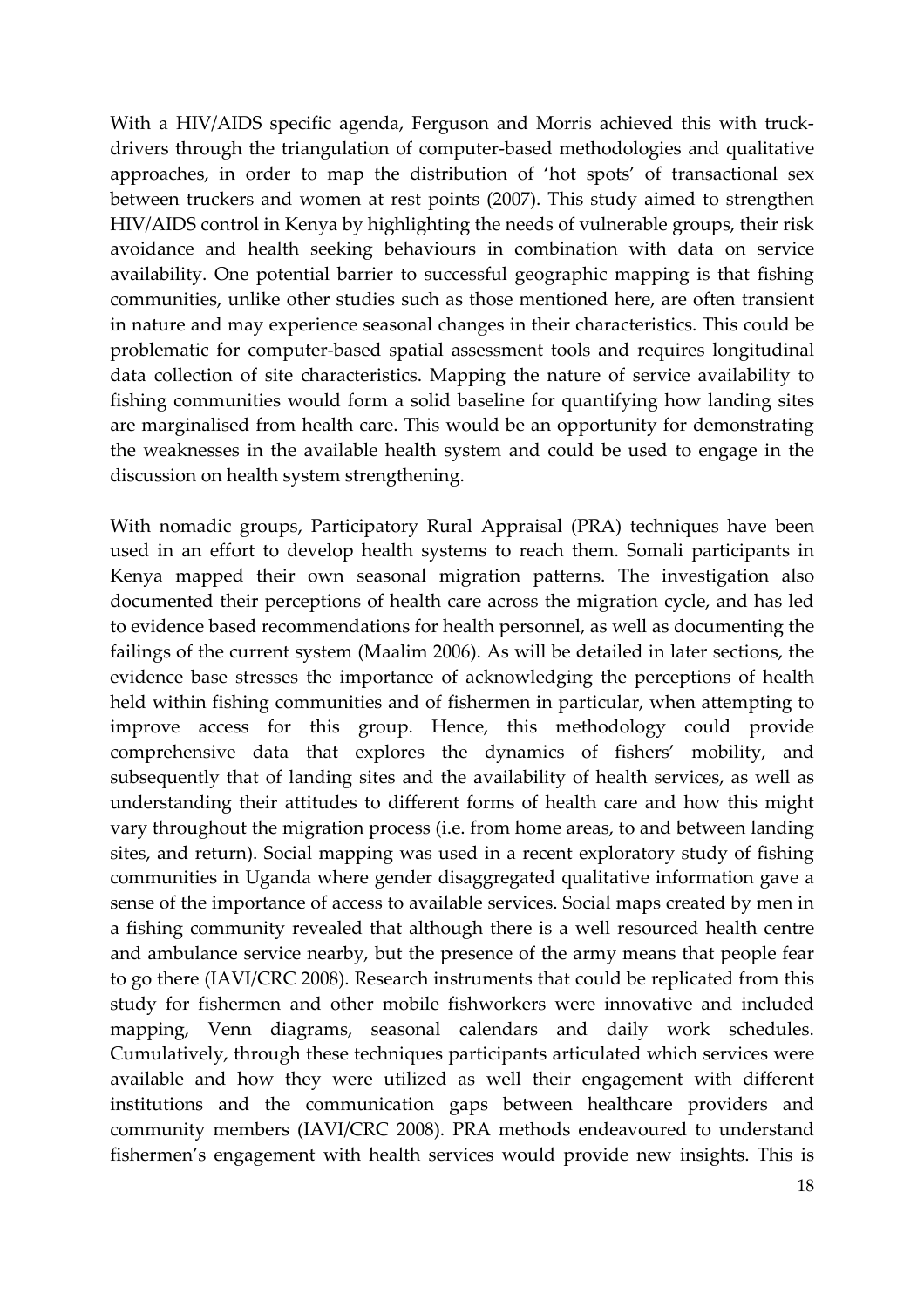particularly important since the research body that exists often draws from the perceptions of other fishing community members as studies, such the IAVI/CRC study, struggle to gain the responses of fishermen.

There are clear benefits to trying to achieve an understanding of the seasonality of fishermen's movements. Having said that, the cultural and linguistic diversity of fishermen at landing sites (Maddox 2007; Seeley and Allison 2005; Westaway et al. 2007) might indicate more variability in their movements. This is in contrast to nomadic populations who maintain seasonal patterns of mobility in kinship groups, or to truckers who may have more structured or formalised travel patterns. Pilot testing could determine the necessary sample size and strategy in order to draw conclusive results. In addition, mapping exercises should take into account the mobility of other community members, including women.

In terms of HIV/AIDS-specific interventions there is also a lack of evidence relating to what services are available to fishing communities, not least due to range of vertical and horizontal providers. Patchy research on HIV/AIDS in fisheries has revealed significant inconsistency in the availability of testing services at a time when scaling-up of ART is being attempted, resulting in concerns that the absence of counselling and testing services will undermine these efforts (Matuvo and Makumbi 2007). In several case studies, including those on islands or isolated landing areas, the absence of VCT has been reported (Anon. n.d.; Pickering et al. 1997), whilst there is sporadic and buried evidence that VCT is available to some fishing populations in the great lake region (IAVI/CRC 2008; Oloo and Mwangi 2008; Kenya SAM 2007). A situation analysis of Lakes Victoria, Kyoga, George and Edward and Albert found that Lake Victoria had much greater access to and coverage of HIV/AIDS interventions. Lake Kyoga by contrast was found to have the lowest awareness of local HIV/AIDS services (Grellier et al. 2004). Despite a few spots of focus (probably due to vertical campaigns) we cannot assume that many fishing communities have good service provision, or good awareness. More location-specific studies are needed to highlight major gaps in provision, building from fisherfolk's own perceptions, and using their own movement patterns as a basis for determining where services need to be available

There is evidence that NGO efforts continue to try to fill in service gaps. For example, the Uganda Fisheries and Fish Conservation Association (a national NGO) had submitted a proposal to implement HIV/AIDS programmes within fishing communities through raising awareness, condom distribution, VCT and reaching fishing communities with ART (Baro 2004). However, without conclusive research to the contrary, it can be assumed that fishing communities endure the same availability issues as other rural and mobile populations in SSA. Data suggests that in reality, HIV treatment services are unevenly distributed and places fishing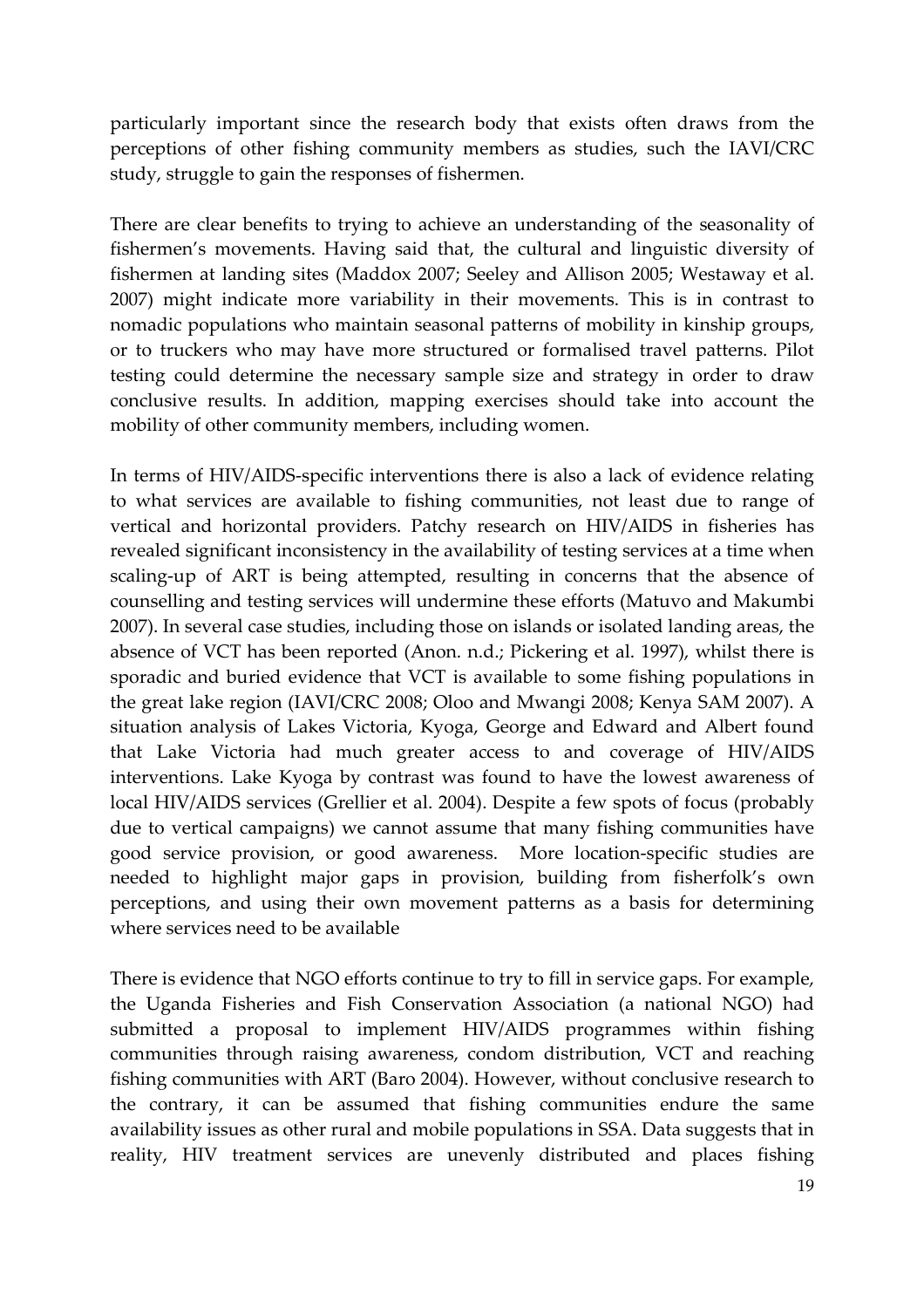communities in what Seeley and Allison observe as an 'ART lottery'(2005: 693), which is exacerbated by access issues presented in the coming sections. Mobility is a fundamental factor in a large proportion of fishing livelihoods, which intensifies this problem.

## Evidence on accessibility of services

#### Mobility and access

Given that mobility is key to accessing and being accessed by biomedical health services in developing countries, the issue has received scant policy attention. Furthermore, Haour-Knipe and Grondin (2003) observe that this has required migrant populations in particular to take responsibility for their own health. Wider health policy has emphasised this through a focus on the importance of social networks in health care, something which mobile groups cannot always benefit from. The WHO guidelines suggest that the "continuous support of relatives, friends and treatment supporters" (2004: 44) are key, which disadvantages those who cannot rely on those social networks. The mobile nature of the vast proportion of fisherfolk in SSA serves as a double handicap as it increases risk taking behaviour and situates them in environments where physical access to health services is unavailable or inappropriate. For example it was found that in communities where NGOs visited infrequently, popular opinion was that they were ineffective due to the constantly changing population (Grellier et al. 2004). The movements of fishworkers, and the often unsociable hours that they work, undermine the possibility of their seeking treatment (Seeley and Allison 2005).

This literature review found no studies that empirically investigate the mobility of fishermen, beyond a conceptual recognition that it exacerbates risk and susceptibility. Nevertheless, the health of migrants and mobile workers is a growing area of interest for many medical and health providers, researchers and policy makers. Although there are diverse health outcomes that occur as a result of mobility, there are common health factors related to the nature and process of mobility (Gushulak and MacPherson 2004), which should be considered when filling this research gap. Theorists highlight how the process of mobility, including the premovement, journey itself, arrival and return phases, have a dynamic affect on the vulnerability of migrants to health risks, as well as on the availability of various forms of health care and accessibility to them for migrants (IOM 2003). The effectiveness of different information strategies has also been found to vary according to mobility. An investigation into sources of information on AIDS in rural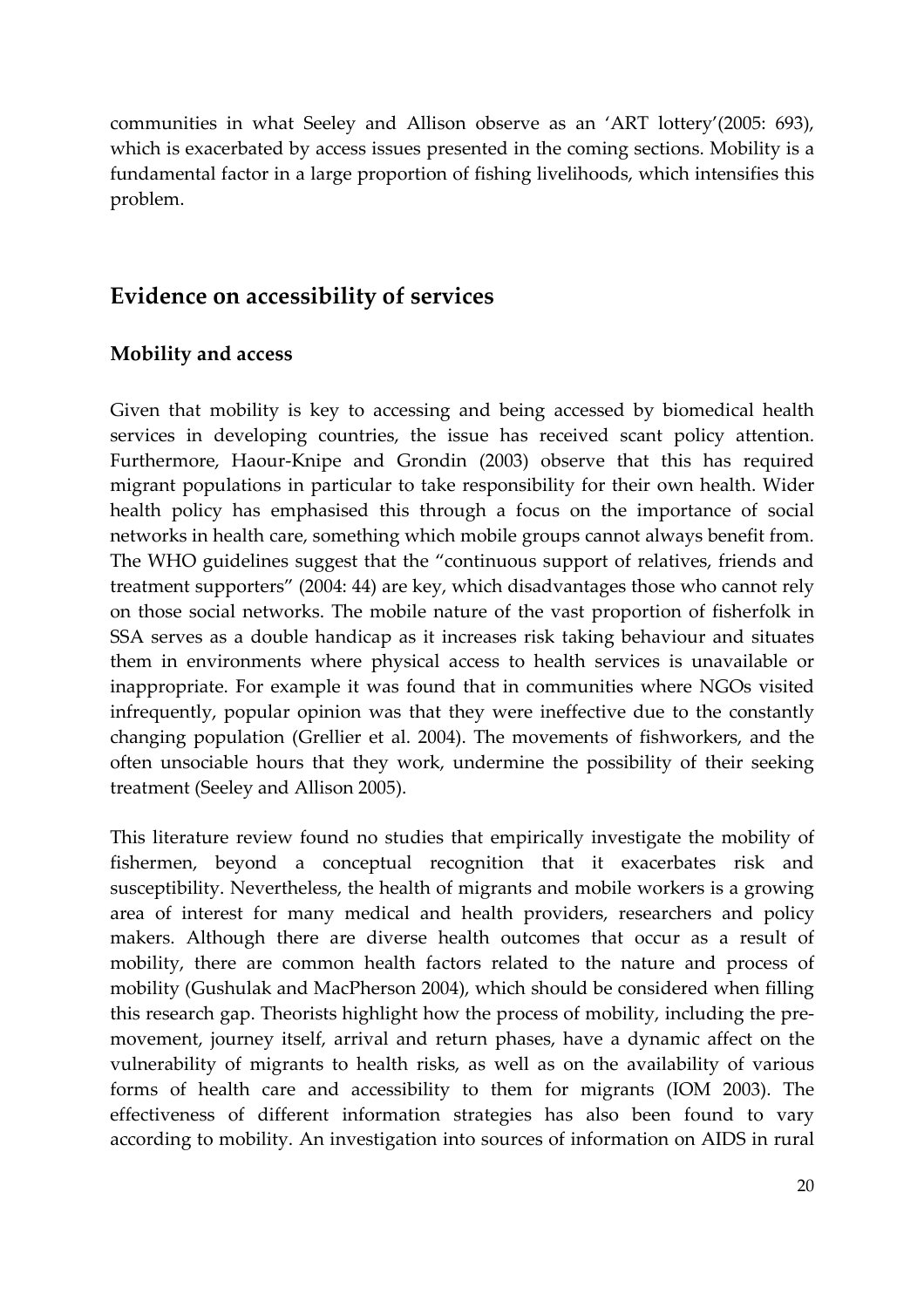communities in Senegal found that men who had migrated to urban areas were much more likely to cite radio as a source of AIDS-related information. Conversely sedentary men and women from the community were more likely to cite the local health centre (Lagarde et al. 1998). There has been little research into these dynamics beyond sporadic, small scale and 'single phase' focused studies, often on the transient stage such as on those at landing sites or fishing camps. As Lurie (2004) points out, very few studies have considered both ends of the migration process. Recognition of changing perceptions, behaviours and ability to engage with health services throughout the mobility cycle helps to think of risk environments and not attribute risk to people (Desmond et al. 2005).

It is also important to recognise diversity amongst fishermen as age, ethnicity and other forms of social difference many influence these dynamics. For example, a crosssectional study in Thailand found that Burmese coastal fishermen were more likely to engage in self treatment than Thai fishermen, who were more likely to seek formal health care (Entz et al. 2001). Although there has been a concentration of literature around the Great Lakes region of SSA, this topic of the impact of cross border migration by fishermen in relation to health care has not been explored. The same study in Thailand presented evidence that the status of fishermen in crews had an impact on health service utilisation (ibid.). With this in mind, studies into health seeking behaviour of mobile fishers should take into account heterogeneity of this group as boat owners, labourers and those who use illegal gear may not access services at sites where there are regulatory institutions to enforce requirements (Westaway et al. 2007). Interventions which are implemented through statutory groups such as BMUs will not necessarily gain the trust of these fishermen. Health services may need to separate from official organisations and practice strict confidentiality procedures in order to encourage the uptake of services by these community members.

A review of the knowledge base on the relationship between mobility and access to health in low income counties revealed the need to pay more attention to noncommunicable illness that disproportionately affect the poor, illness which may develop as a result of unhealthy working conditions such as repetitive strain injury or rheumatism (Molesworth 2005). In considering the potential of mapping, as mentioned earlier, research efforts should attempt to bridge spatial and temporal dimensions with perceptions of risk, particularly given that high risk environments can undermine treatment behaviours (see following section). The health and mobility discussion is dominated by one-way migration flows, and the literature on Africa is predominantly focused on rural-to-urban migrants. Comparatively little research has drawn attention to internal migration as a broader public health issue in the same way, and when it does, there is a communicable disease focus. In planning for improved public health infrastructure, there is a need to understand better the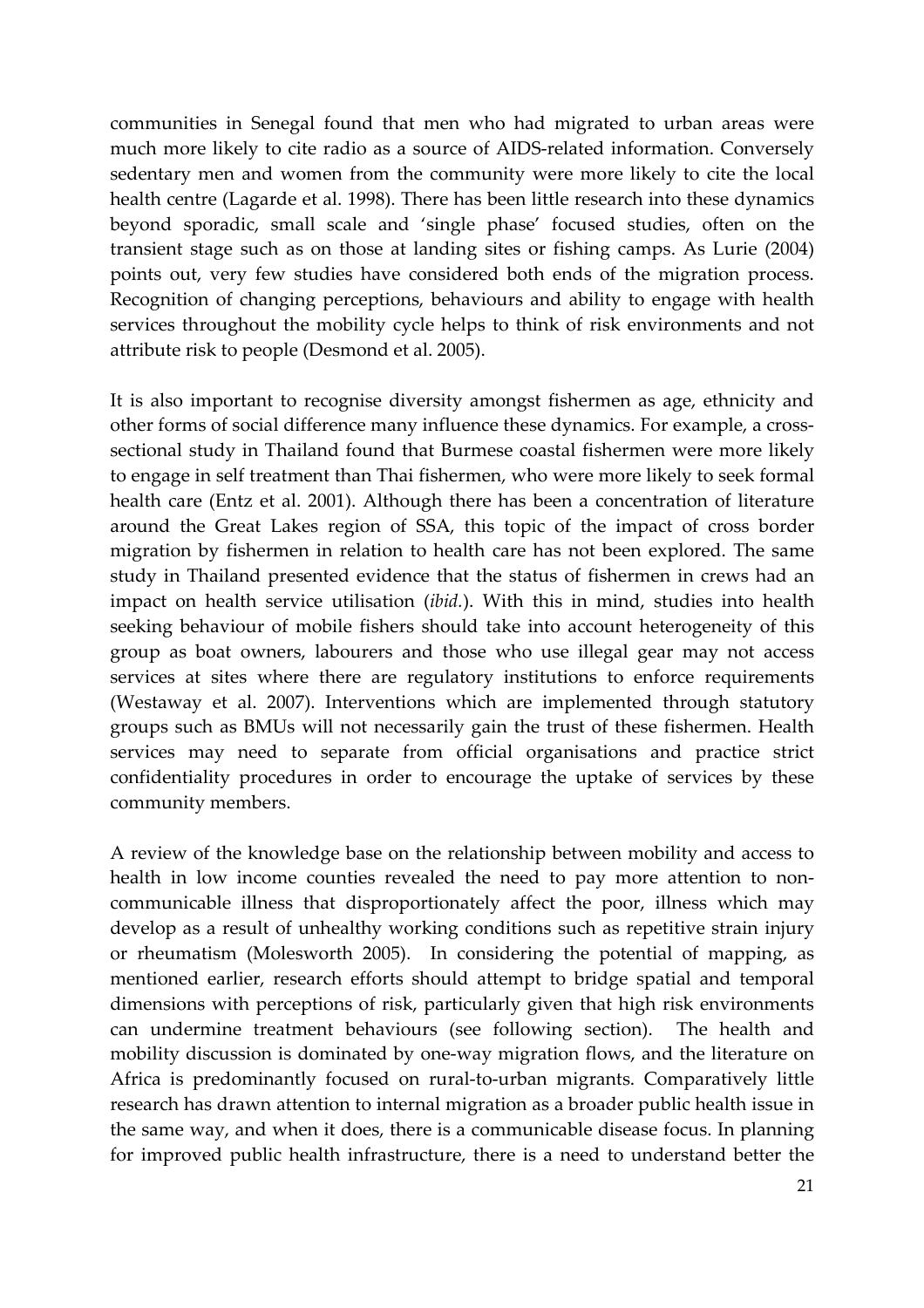dynamics that inhibit or promote health engagement at different stages of migration, including treatment-seeking and risk-avoidance behaviours. More research on the mobility of fishermen and their health seeking behaviour could fill gaps in the connection between health and mobility of internal labour migrants (those who migrate for work within a country). In doing so, the existence of normative biases within communities should be taken into account in research design. The IAVI/CRC study found that there was significant under-reporting of the use of traditional healers and contradiction between quantitative data which indicated a less mobile population than the reality presented by qualitative results (IAVI/CRC 2008) .

Most research evaluating service uptake does not take migration into account. However, a more uniform approach could allow us to build a broader understanding of best practices to be reviewed further for use in the fisheries sector. Studies on treatment or service uptake in a particular area should go beyond simply identifying respondents as migrant or resident. In order to understand how migration affects service uptake, more needs to be understood about the migration pattern including: period away from home, the number of stops, the duration of stay at rest points, the regularity of this pattern, and the nature of health service availability at home. Mobile members of fishing communities (fishermen in particular) experience both the health risks attributed to their mobile livelihood and those services which are unavailable or inappropriate at reaching this group. This is often compounded by issues of nationality and legality. The need to understand mobility patterns and dynamics suggest that research across sites of mobility should be coupled with efforts to gain fishermen's perspectives which, in order to have empirical meaning, should complement quantitative methods that identify service availability.

#### Health seeking behaviour and access

In order for health services to be accessible the socio-economic and cultural characteristics of their target population need to be considered. Literature on healthor treatment-seeking behaviour that focuses on the fisheries sector is thin and draws from the same few studies. There has been much more empirical study on the health seeking behaviours of other mobile workers, such as miners and truckers, in the context of HIV/AIDS. This final section also draws on some conceptual literature which helps illustrate the nuances which affects the actual uptake of services.

The IAVI/CRC study identified above achieved a great deal in contributing to the conceptual literature on health seeking behaviour. In addition, it provided evidencebased insights into uptake of services and then made recommendations for policy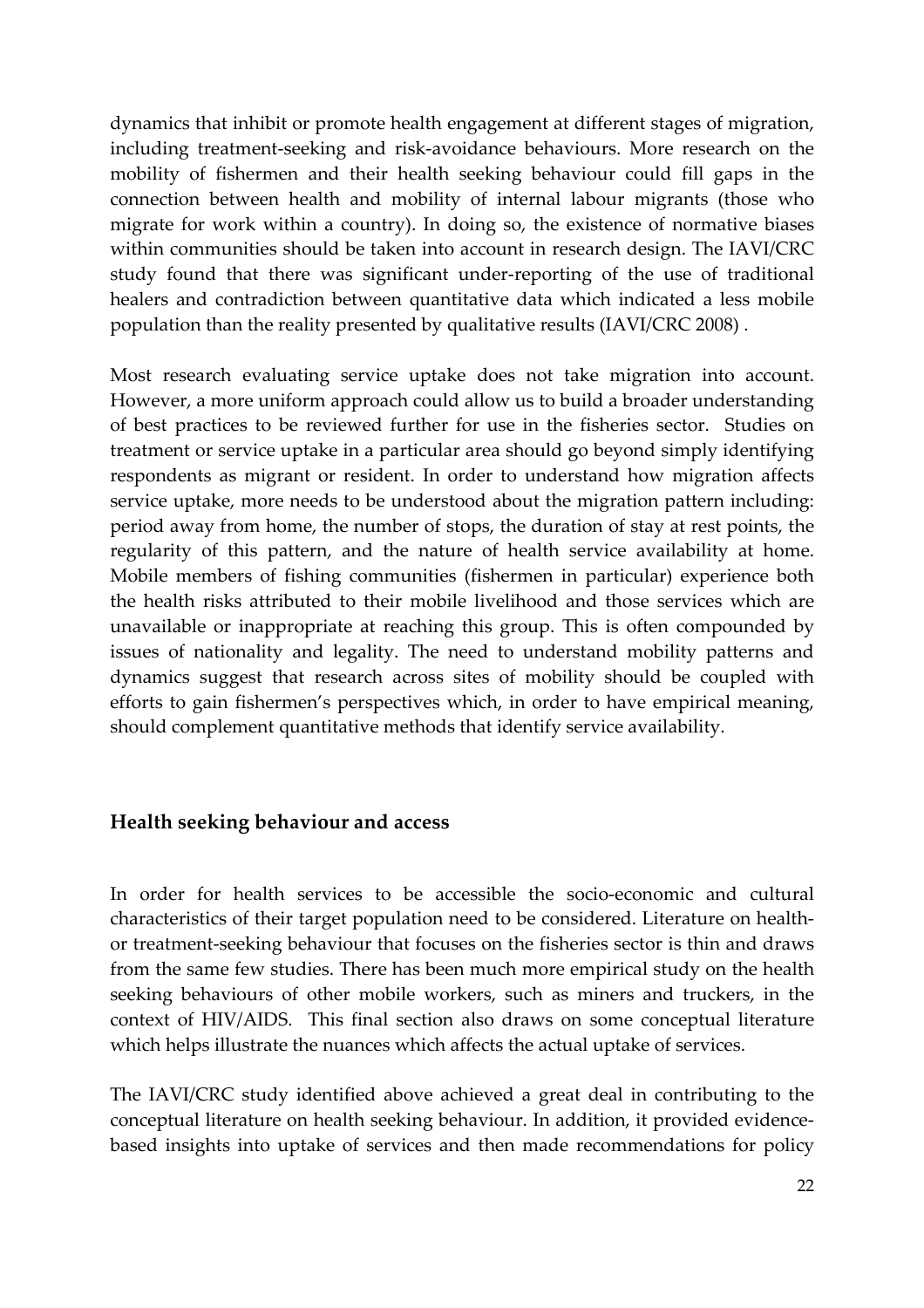and programming, as well as strategies for improving research. As the report identifies, the study failed to survey accurately the mobility of community members. Suggestions include participatory observation that investigates the experiences of fishermen and their issues, as well as the development of a sample strategy that focuses particularly on mobile persons. Also, the study findings had a gender imbalance, probably due to biased sampling towards longer-term residents, indicating the need for research to assess the ebb and flow occurring as a result of seasonal variations in fishing, trading and other activities. Given the apparent lack of data of this kind, and since no other examples were found in this review, it would be highly beneficial to reproduce this study (and its recommendations for improvement) at a larger scale for more landing sites. It could also be considered for coastal communities and occasional fishers etc. There is evidence from other KAP studies of fishing communities in relation to HIV/AIDS, such as the Sustainable Fisheries Livelihoods Program (SLFP) conducted in Base Agip and Makotipko in Congo-Brazzaville (M'Boussou 2006), however the detail of this study could not be recovered for review. There is a general need for NGOs and research partners to publish their works and contribute to building a contextualised picture of health service and of the issues related to HIV/AIDS service provision affecting the fisheries sector, which can contribute to the development of best practices. In the absence of this information, it is difficult to draw out general lessons for effective health service delivery to fishing communities.

Much of the research on behaviour concentrates on transactional sex or 'fish for sex', which is presented as a major practice in the transmission of HIV at landing sites or fishing camps. A recent review of the literature on this phenomenon has been conducted and finds it to be extensive (Bene and Heck 2008). While this research does not evaluate specific interventions, it does draw out recommendations for those aiming to challenge or mitigate risk in these behaviours by understanding the nuances of internal and external perspectives. A recent focus has been to investigate the nature of the gender relations from which transactional sex occurs, as well as how it is placed within wider livelihood strategies. Many ethnographic studies have dispelled simplistic interpretations that had labelled it as prostitution or sex work, and have advocated for a more nuanced and context-based understanding of these relationships (Swidler and Cotts Watkins 2006; Harcourt and Donovan 2005; van den Bourne 2003)<sup>5</sup>. Interventions which conceptualise transactional sex as exploitative, emotionless, financial arrangements between strangers will not be effective, as neither party identify their sexual behaviour in this way (van den Bourne 2003).

 $\overline{a}$ 

<sup>5</sup> See the Review of social science literature on risk and vulnerability to HIV/AIDS among fishing communities in Sub-Saharan Africa for further discussion of typologies of 'sex workers' and associated risk behaviours.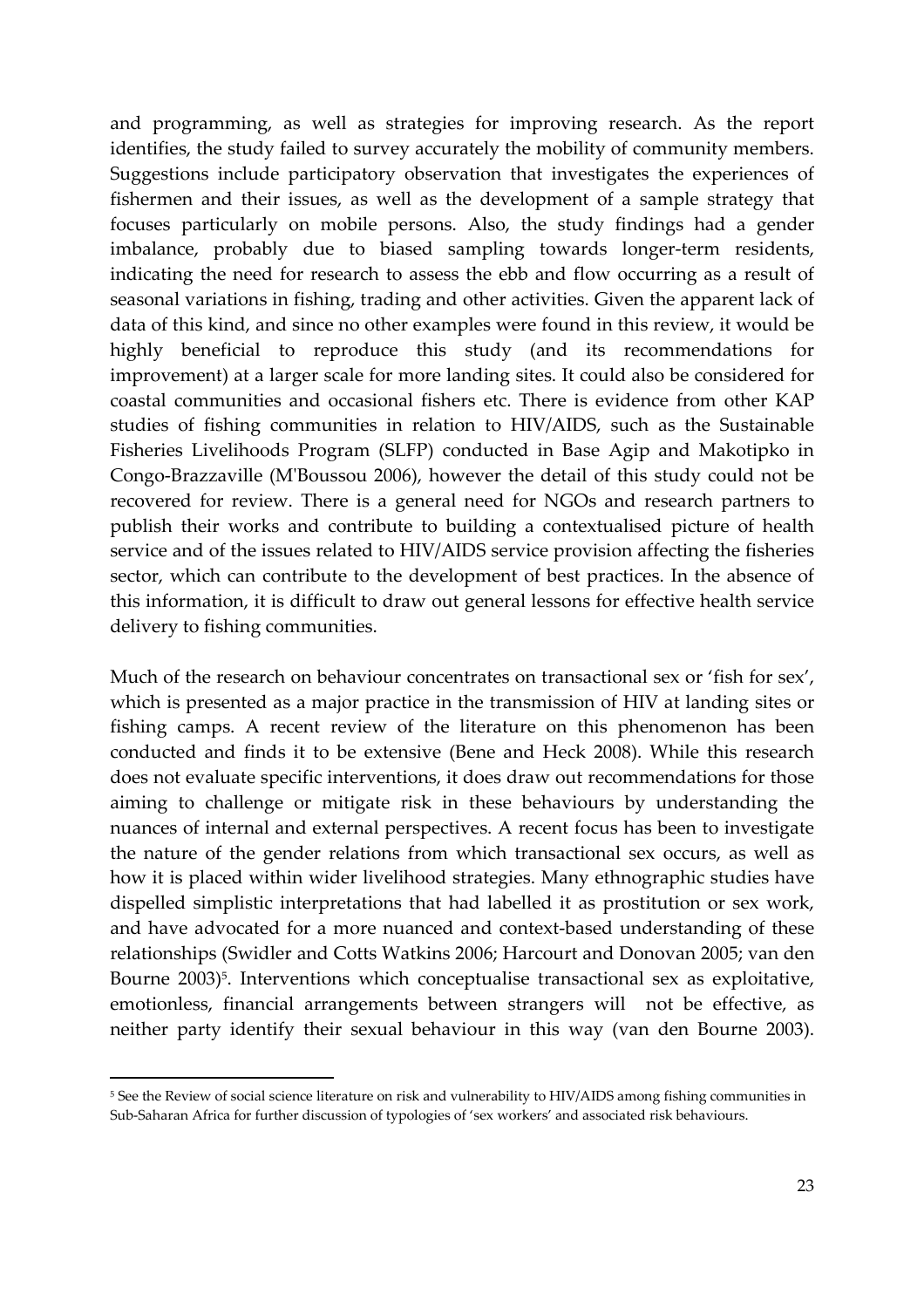There are many forms that 'sex work' can take, which vary by socio-economic context (Harcourt and Donovan 2005). Mobile workers may not identify sexual relations at rest points with prevention messages warning of the dangers of unprotected sex with a stranger. One of the few studies to use a sampling structure that specifically targeted mobile fishermen found that commercial sex frequently involved multiple steady relationships, which men identified with feelings of trust and safety (Voeten et al. 2002). ABC messaging (Abstinence, Being faithful, Condoms) has also been criticised as it does not allow for these complexities. Such ABC messages are often seen to reflect a particularly American concept of 'good' or 'bad' sex, one which does not necessarily resonate in other cultural settings. Subsequently, it has been found that condom promotion modifies sexual practices in only certain types of relationships, such as single occurrences (Bond and Dover 1997). An ethnographic study in a fishing community in Malawi found that women's economic constraints and their subordinate position continued to promote sex with fishermen, despite having internalised educational messages from prevention initiatives on HIV/AIDS risk and vulnerability. Without challenging the gender relations that constrain a woman's capacity to negotiate at points of sexual decision making, women are overburdened with a fatalistic outlook that has potential disempowering effects (Merten and Haller 2007). Consequently, in the absence of transformative initiatives to challenge this gender inequality, which would demand a comprehensive understanding of contextual gender relations, behavioural change messaging and condom promotion, should be focused on men. Additionally, efforts to increase women's bargaining power could explore offering them alternatives to condoms, such as the female condom and, in future, microbicides as well as innovative micro-credit initiatives to diversify livelihood options.

High awareness levels have been reported amongst some communities which do not have treatment services available to them; consequently this has undermined risk avoidance behaviours. One study found that in a fishing community exposed to vehement prevention messages where sexual mixing was high, nearly all participants believed they were infected, which undermined any modification of their behaviour in the absence of testing or treatment facilities (Pickering et al. 1997). This is reinforced by data that indicates low condom use by mobile workers (including fishermen), even when they are available (Gysels et al. 2001). It is found repeatedly that condoms are used with sex workers however, sexual partners at landing sites (or truck stops) are often perceived differently and associated with sentiments of trust which transcend the exchange of money or gifts as mentioned earlier (Ferguson et al. 2004; Jackson et al. 1997; Voeten et al. 2002; van den Bourne, 2003; Merten and Haller 2007). For example, in a cohort study of truckers who received information education and communication (IEC) on condoms (Jackson et al. 1997), no increase in condom use was found despite active promotion and unlimited free supplies use. This provides evidence that the issue of 'trusting' and 'safe' relationships is a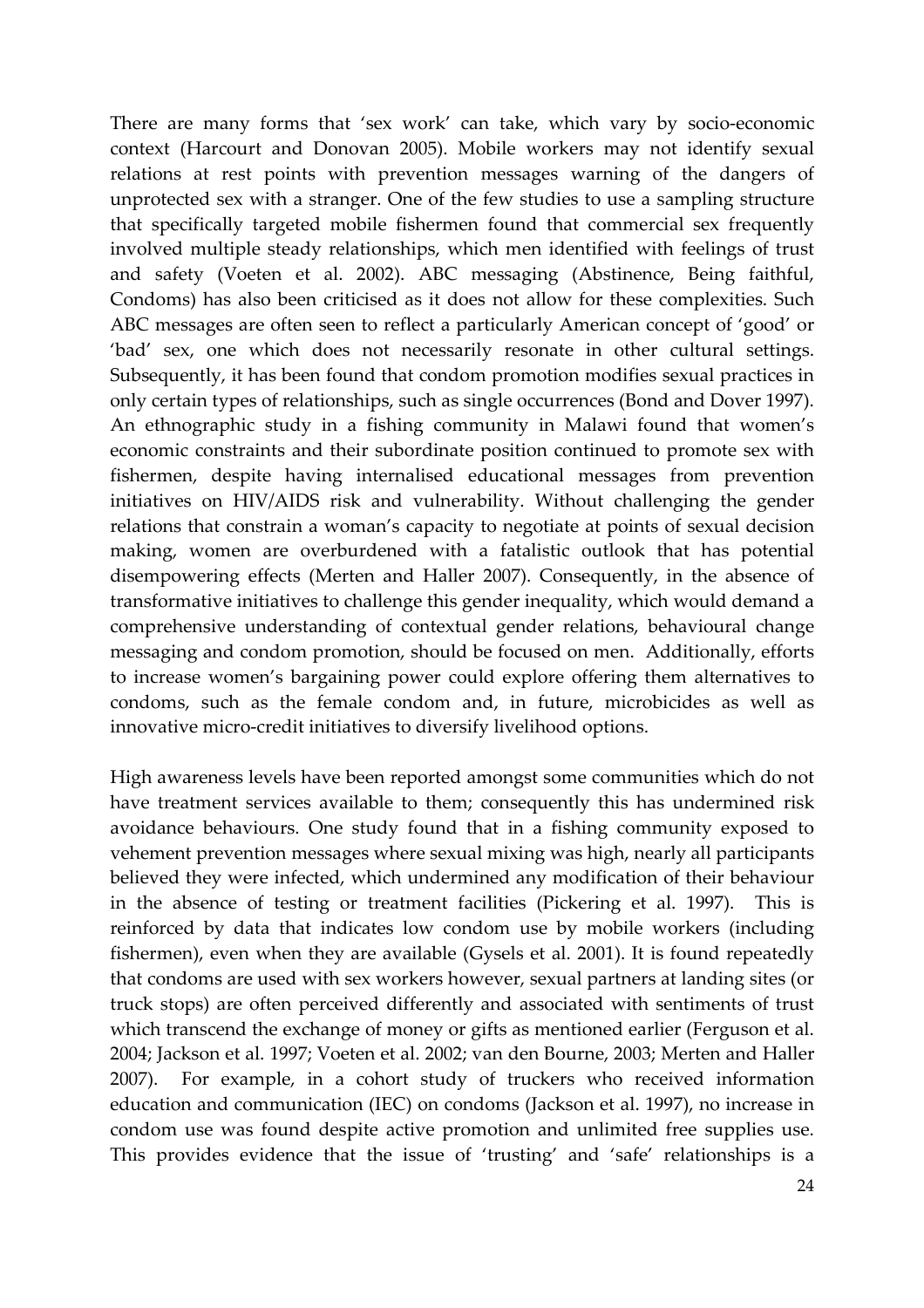significant issue to be understood by programmers and policy makers (Merten and Haller 2007; Voeten et al. 2002) "Men were more likely to use condoms with sex partners they classified as commercial sex workers than partners they classified as girlfriends" (Jackson et al. 1997: 908-909). What we know already is that IEC materials should promote condom use in steady relationships as well as with commercial sex workers (Nyazi et al. 2004; Voeten et al. 2002). Equally, awarenessraising should go hand-in-hand with VCT and other treatment services. literature demands that initiatives to mitigate risky sexual behaviour should know the context of these relations by answering such questions as: what is the nature of 'good or safe sex', and what is the purpose of sex for the men and women involved in terms of its meaning. This would demand more contextualised research, gathered with innovative techniques that could form a baseline assessment of risk practices.

Beyond ethnographic studies which have enlightened practitioners on these issues, there has been no reported research that has investigated incidence of behavioural change of fishermen. This research gap should be filled with longitudinal studies that can assess the impact of prevention messaging on the behaviour of different members of fishing communities. One example of this for truckers was a cohort study which assessed the degree of behavioural change of truck drivers who took part in risk counselling, which included pre- and post-test counselling, condom negotiation, and IEC strategies. 556 compliant participants were required to attend three-monthly follow-up visits with health teams who rotated between large depots. The median number of follow-up visits was 2.9 and the interval between visits ranged between 3 and 431 days. A significant decline in risky heterosexual sex behaviour was found, though no change in condom use (Jackson et al. 1997). There were several clear limitations of this study in terms of identifying compliant participants and collecting follow up data. In addition it is not clear which methods or what combination of them achieved the greatest impact. Without such evidence, it remains difficult to assess critically the effectiveness of different strategies. Nevertheless, it represents an attempt to measure behavioural change which can only be achieved through longitudinal data collection and follow-up visits.

More research needs to be identified which traces actual behavioural change of mobile workers at high risk of HIV following such multifaceted health initiatives. Opportunities to adapt and improve Jackson et al's methodology for application to mobile fishworkers is essential for the evaluation of initiatives attempting behavioural change. One major challenge would be planning the strategic positioning of health teams, as the study of truckers benefited from the more structured migration pattern along the highway which is in contrast to that of fishers. This strengthens the argument for the need to establish data on the mobility patterns of fishermen and the temporal nature of landing sites as a first priority, as a basis for strategically developing evaluations of behavioural change over time. Additionally,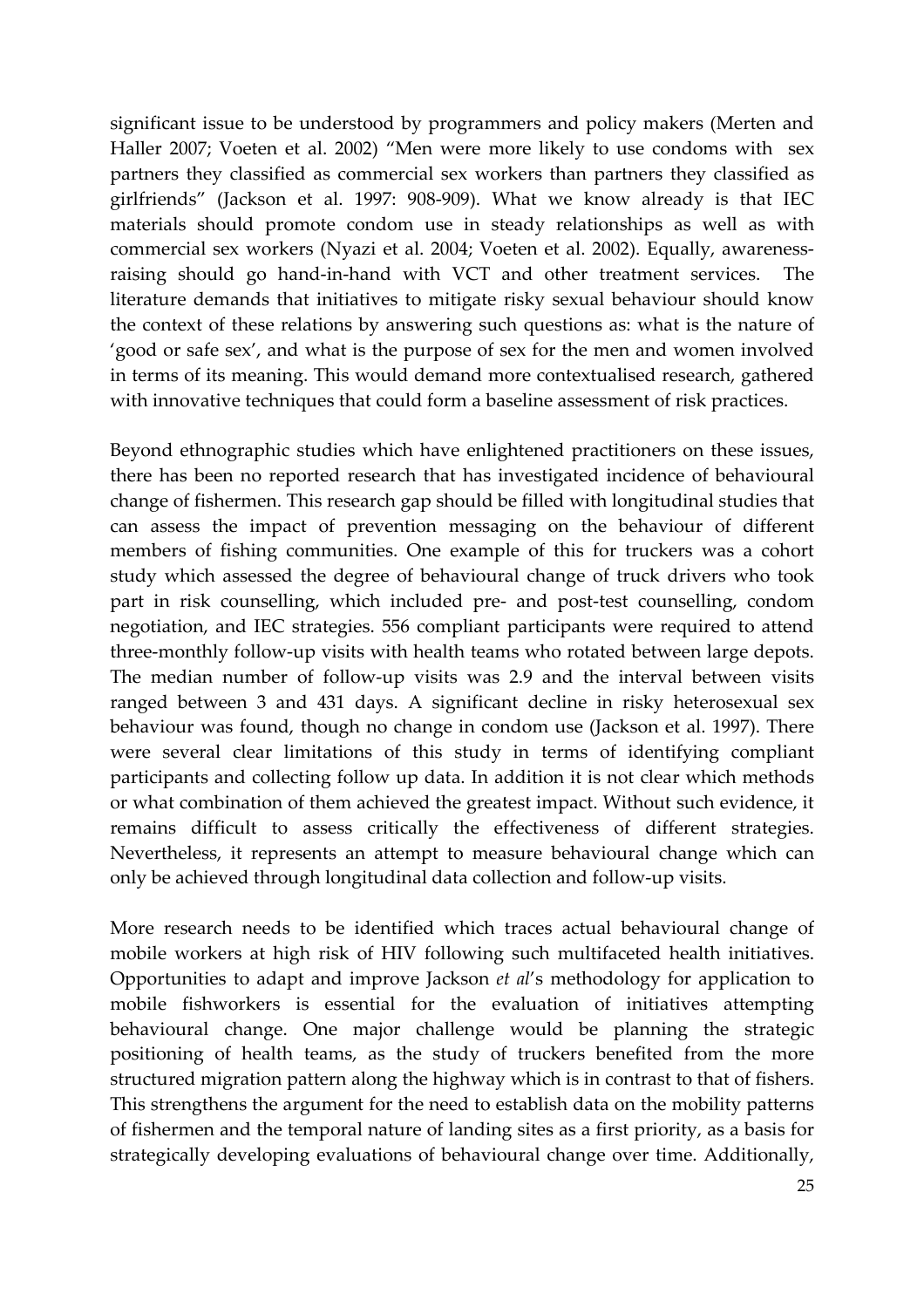innovative strategies are needed to encourage follow up visits and should include confidentiality measures and free condoms and sexual health advice. Good evaluations would also determine how attitudes change in relation to behaviour from qualitative (such as focus groups, diaries etc) and quantitative data collection (such as surveys and testing for Sexually Transmitted Infections etc). For example, what attitude change correlates with the reduction of risky sexual practices and which behaviours do not change despite apparent positive attitude change? These results could inform indicators for further KAP studies.

There might be better opportunities for monitoring behavioural change monitoring in the formal fisheries sector in terms of sampling. There is some evidence that fishery companies have HIV/AIDS workplace policies, however no detailed information of the effectiveness of these could be found (Kenya SAM 2007). The African Medical Research Foundation (AMREF) recognised the importance of targeting male mobile workers and launched a campaign across different sectors to raise awareness and condom use including the training of peer educators in social settings (Robinson 1991). Once again, evaluation of its success was not available.

The need to understand perceptions of health, and particularly that of men as decision makers in sexual relations, has been presented. This systematic review of HIV interventions revealed that relatively few focus on men's own sexual health concerns. Those studies that have included them have focused on their perceptions of contraception and family planning. This literature has developed in response to an emerging reproductive health agenda that has recognised inherent dangers in omitting men's reproductive health from policy (Collumbien and Hawkes 2000; Odimegwu and Okemgbo 2008). Although masculinity, and in particular 'hypermasculinity', has been identified as a factor that exacerbates fishermen's vulnerability to HIV/AIDS (Allison and Seeley 2004), it is an issue that has been discussed more than it has been researched. There is a need to engage with men's attitudes to sexual health, as their decisions and practices have a major impact. There is a glaring need for this to be recognised as more research on HIV interventions in fishing communities calls for a greater focus on male fishworkers, and in particular fishermen, who are key to controlling the epidemic (Merten and Haller 2007).

The gendered nature of fishermen's vulnerability inhibits the accessibility to health care. Long periods away from their families, living in bleak conditions with access to alcohol and sex, and loneliness in the absence of the rules and norms of a social network, are said by various commentators to undermine risk avoidance behaviours as well as treatment seeking behaviours. Men therefore present particular challenges for HIV interventions, due to the gendered differences in their cultural environment. In a study of gender differentiated behaviour towards HIV/AIDS it was found that more men than women had never talked about AIDS with friends, and men have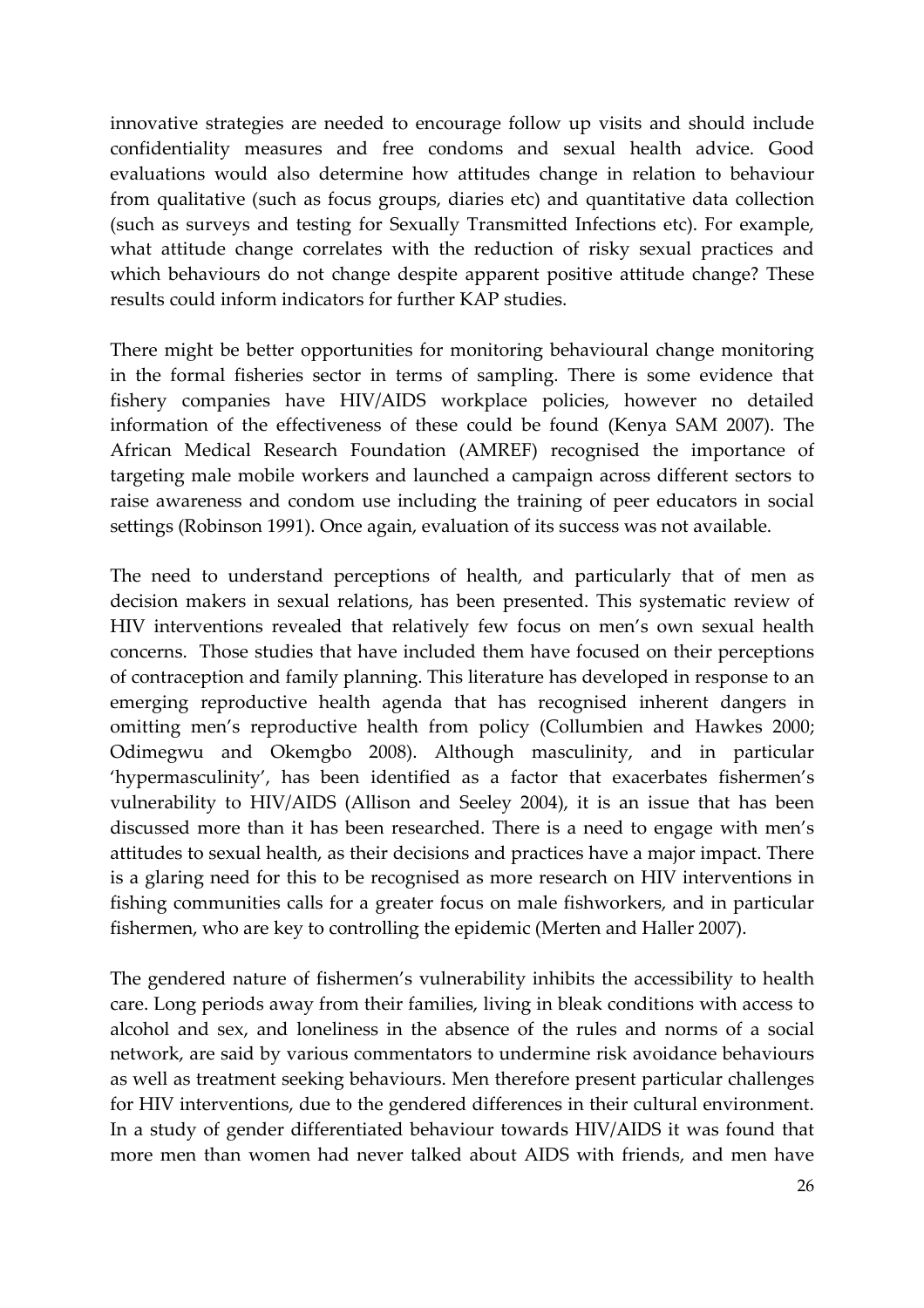been reported as having less support than women (Simbayi et al. 2007). It has been well reported that strong masculine subcultures can encourage sexual conquest as a 'badge of honour' and having multiple partners is regarded as masculine (UNAIDS 2000). Fishermen have also identified that a reason for high levels of sex behaviour is directly related to peer pressure from colleagues and bar friends (Voeten et al. 2002). Most studies have either disaggregated health seeking behaviours by gender or investigated how gender identity influenced risk behaviour (particularly that of male mobile workers). A study of men's treatment seeking behaviour in Botswana found that the longer an infected man remained with symptoms before seeking help, the more likely he would choose traditional healers as a source of care (Langeni 2007). More needs to be understood about the ways men perceive their sexual health (Collumbien and Hawkes 2000). Suggestions for how this could be approached have been presented in the former section on availability and the use of PRA methods. A qualitative study of migrant miners in South Africa revealed that healthy aspects of masculinity such as responsibility and faithfulness to the family they support were strongly associated with what it means 'to be a man' for participants. Yet the concept of faithfulness was often confused, many considered themselves to be good men and admitted having had other female partners. This was attributed to a deterministic perspective of the 'nature of being a man', meaning the need to have sexual relations (Brummer 2002). There needs to be more evidence that bridges this research gap and links the gender identity of mobile workers and risk behaviours to treatment seeking practices.

Links have been made between masculinity and the invisibility of sickness, which could exacerbate the absence of health care seeking of fishermen. For example, boys that grow up influenced by the notion that real men do not get sick may see themselves as invulnerable to sickness and there is evidence that men often resort to self treatment (Schensul et al. 2006). There is sporadic reference throughout the literature to the absence of sickness at landing sites, as sick fishermen return home. This is also associated with the knowledge that healthier individuals are more likely to migrate away from home (Kothari 2003). This confirms the need for a holistic approach to research of treatment seeking and access throughout the full migratory cycle and how the onset of symptoms promote return, risk avoidance and self treatment behaviours. In a study of miners' attitudes to VCT and ART, it was established that mobility itself exacerbates the perceptions of 'healthy-work' spaces (Day et al. 2003). Comments referring to the absence of sickness in the workplace are made sporadically throughout the literature on fishermen such as 'sick fishermen go home' (Westaway et al. 2007; Oloo and Mwangi 2008; Seeley and Allison 2005). "if one is not personally aware of newly infected people and does not witness any consequences to their infections, knowledge of AIDS and how it is transmitted poses no immediate threat and there is no need to change one's own behaviour"(Bowser 2002:1). Only when people start dying does transformative behavioural change take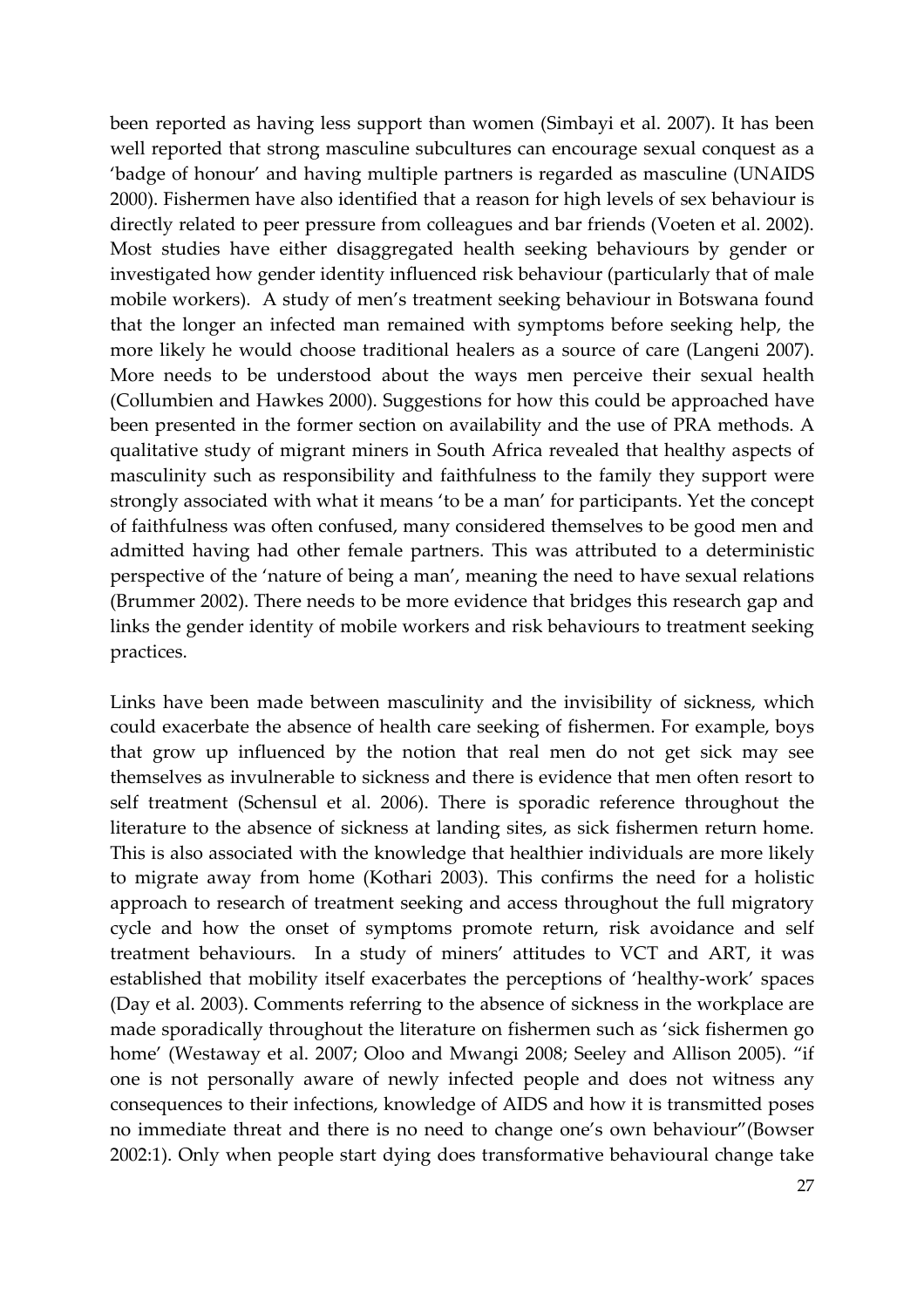place, and given that fishers go home when they are ill due to the labour intensiveness of the work, transactional sex behaviour is not directly associated with death that they may see at home (Bowser 2002). Data from truckers supports this theory as one study found that receptivity to IEC materials is more likely to lead to behavioural change as personal knowledge of AIDS through the illness of family or friends increases (Jackson et al. 1997). The study suggested that it is possible that the effects of more widespread infection within the trucking sector has influenced a higher perception of personal risk of HIV, and has played a significant role in decreasing risk behaviour (Jackson et al. 1997). Research into health seeking behaviour of fisherfolk should consider the importance of being symptomatic before health care is sought, as this may affect engagement with VCT and treatment services. Research on the causes of delayed behaviour in seeking health care stresses the need to raise awareness around the recognition of symptoms (Meyer-Weitz et al. 2000). Since services are sought only when a person is symptomatic (Moses et al. 1994) and fishermen are less likely to work whilst visibly sick, this might lead them their disengage from the services that are available. An opportunity for action research might be the effectiveness of symptom recognition IEC materials (rather than those with behavioural change messages) in relation to the uptake of different services.

Coupled with the absence of visible sickness is the high risk environment within which fishermen work. A high level of occupational risk and accidents has been described as endemic in small scale fishing (ILO 1999). Quantitative data from the formal fish processing sector in South Africa gives some idea of the health issues that occur in other areas of the fisheries sector beyond artisanal or small scale fishing, such as accidents with equipment and processing machinery (Jeebhay et al. 2004). A denial of danger and an emphasis on independence has been noted by the occurrence of a fatalistic attitude to HIV/AIDS (Seeley and Allison 2005). Subsequently this affects the perceived importance of preventative health. No studies appear to exist which explicitly investigate the potential psychosocial connection between apparently 'healthy workspaces' and health seeking behaviour for either fishermen or other migrant workers in Africa. Much can be gained from the growing discussion of the interplay of masculinity and engagement with HIV/AIDS services and from the smaller body of literature on masculinity and health services more broadly.

In general, researchers should also be responsive to positive entry points for implementation. For example, decision making power over sexual relations determines that men are more likely to stop sexual encounters whilst symptomatic than women, and this risk avoidance behaviour should be reinforced (Moses et al. 1994). There is a need to instigate more research on risk avoidance behaviours rather than only focus on the factors that inhibit health care seeking. This latter approach reflects a 'deficit model' which concentrates on what fishermen lack, rather than the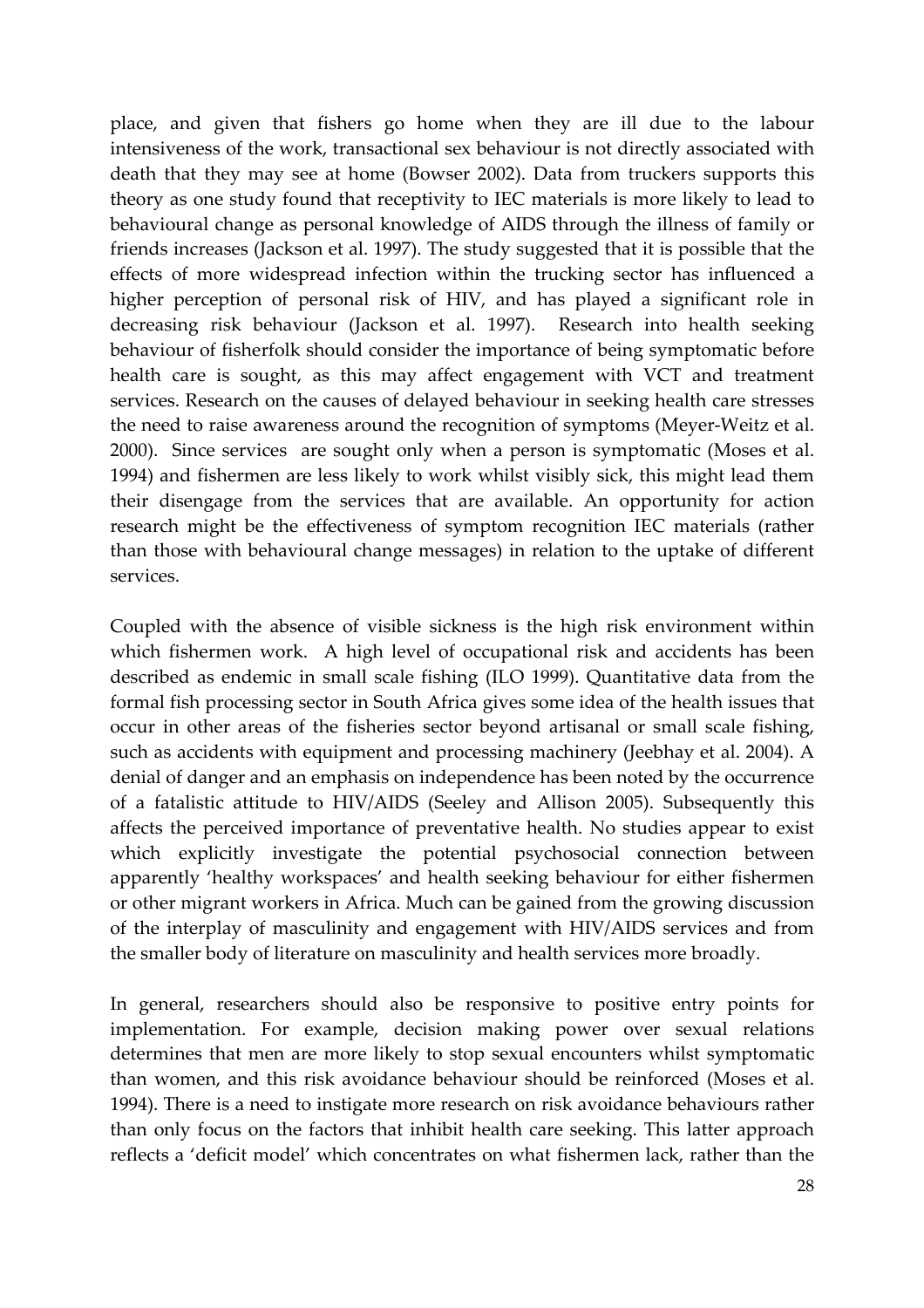behaviours that could be built upon (Maddox 2007). Additionally, it would be beneficial to build on the assumption that in the absence of health services individuals engage in self treatment. What is the nature of self treatment amongst members of fishing communities, and what decision making process does this emerge from? Research on self treatment that is currently available is often unreliable and thin on the ground. This might be a result of coding responses to treatment behaviour surveys. For example research by Langeni grouped self treatment and treatment amongst friends and neighbours under the same survey code as traditional healers (2007).

Overall research in the area of this review is patchy and there is no synthesis as yet available on what has been learned from these projects or what can be taken forward into recommendations or action. There is a need for action research that is based on strong methods of engagement that are monitored regularly. The Lake Victoria Livelihoods Project had a HIV/AIDS component which was identified as the most successful part of the project. Interestingly, the report admits not reaching fishermen with their messages, and saw them as an 'unwilling group' for engagement. This suggests that the effectiveness of some strategies should be explored contextually through action research. Interventions which strategise to engage hard-to-reach groups, such as the use of radio and peer educators, have been highlighted as promising ways to deliver health messages. Radio has been championed as an effective tool for the dissemination of IEC to mobile groups (Nyazi et al. 2004). It has the potential to reach fishermen across the mobility cycle and has been heralded with other benefits for promoting behavioural change as the activity of listening to radio is a group activity that stimulates discussion, whilst bypassing stigma and health costs, as well as creating demand for health services (Adam and Harford 1999). There has been empirical evidence collected on the effectiveness of this messaging to men in particular. A cohort of seasonal migrants in Senegal revealed radio-mediated prevention messages had been heard for nearly a decade during their seasonal migration and since these men (of a wide age range) were living together, this mixing led to an improved knowledge of AIDS. It was found that better AIDS knowledge was delivered through radio and television and men surveyed had a more positive perception of condom use (Lagarde et al. 1998). Also, quantitative studies in Uganda have consistently shown that radio has been the main source of information on HIV/AIDS across fishing communities with varied accessibility to other outlets of information,(Grellier et al. 2004). Nonetheless, further research on this is needed to ascertain if improved knowledge of HIV/AIDS converts to behaviour change through this medium.

As previously discussed, there is a significant need for a multidisciplinary approach to challenging HIV in these settings. Testing and treatment services must also be accessible, and can themselves promote health seeking behaviour since it is known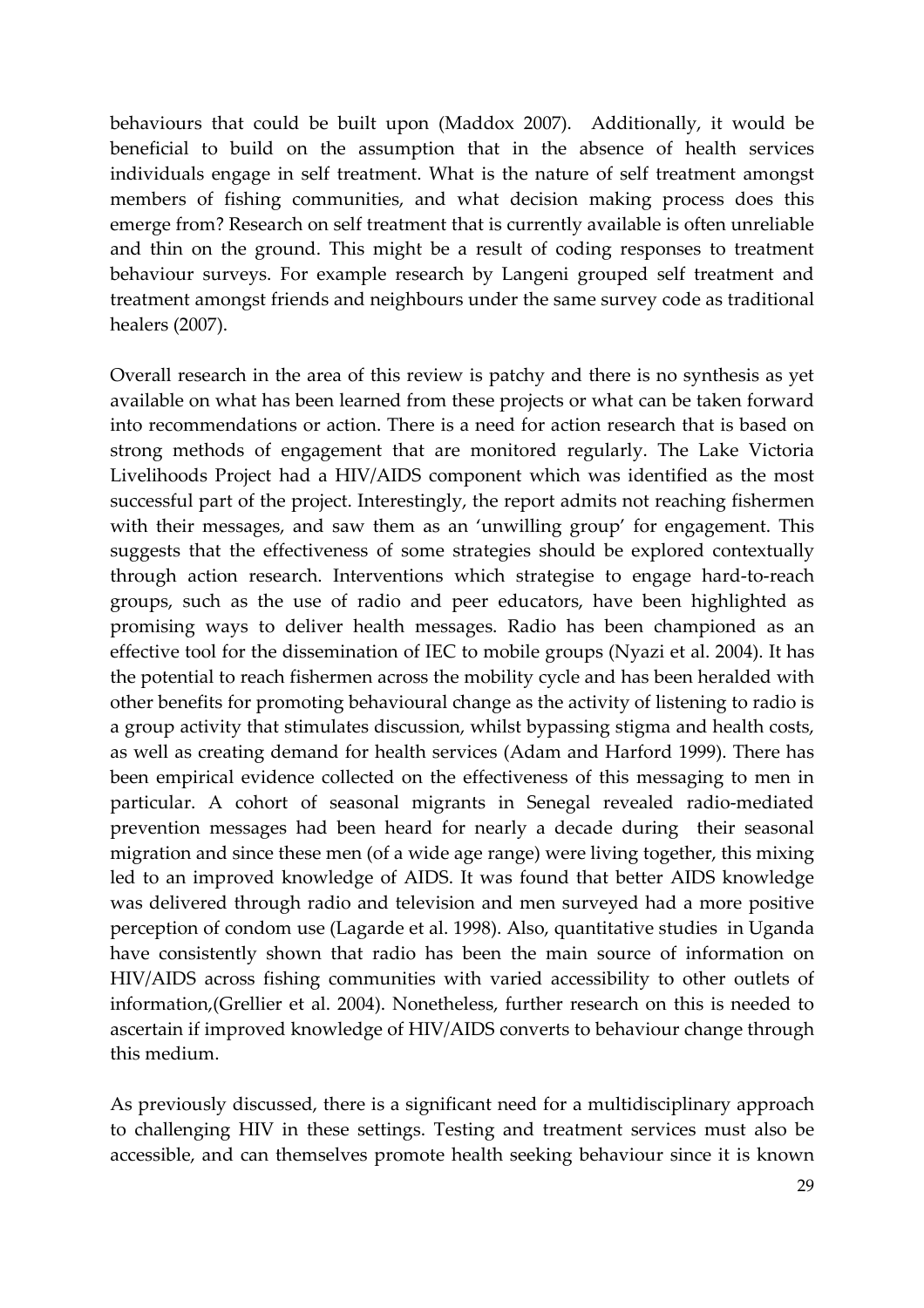that VCT-exposed people are more likely to practice safer sex (Matuvo and Makumbi 2007). This study found that having had an HIV test reduced the odds of seeking a traditional healer by 91% (ibid.). Other interventions which reported a significant effect on men's sexual behaviour and knowledge showed that the use of peer educators can demonstrate changes in sexual behaviour in high-risk men (Elwy et al. 2002). A cross sectional study on condom use promoted through group membership and peer education in Kenya revealed that the peer educator approach was effective in encouraging safer sexual behaviours. The duration of membership of anti-AIDS self help groups is associated with more consistent condom use (Ferguson et al. 2004). Bars and hostels should be targeted for peer educators and be the arena for disseminating information to challenge false understandings of safe sex (ibid.; Bond and Dover 1997; IAVI/CRC 2008; Merten and Haller 2007). It has been asserted that if adolescents are given condom handling and negotiation skills then a generation of peer educators could be created (Jackson et al. 1997). However, other research has identified that school attainment level is low (Maddox 2007) and therefore peer education may be effective for other community members rather than for fishers. Peer education has been cited as successful in settled communities, though is still unable to reach fishermen due to their mobility in contrast to the situated nature of education sessions. Taking the peer educator model a step forward for mobile populations, is the concept of nomadic Community Health Workers (CHW) who would receive training and who therefore travel with nomadic groups (Sheik-Mohammed and Velema 1999). Opportunities for action research exist in training fishers to peer educate as CHWs. It was proposed that nomadic CHWs would be enabled to identify and contain disease as well as support STD control programmes with health committees by arranging the referral of serious cases to the nearest health facility (Sheik-Mohammed and Velema 1999), perhaps selected fishers could do the same?

#### Summary

Throughout the reviewing process a sense was gained that much more information exists within project level reports that could not accessed because they are not in the public domain available through the review methodology. There is also a notable dearth of studies which are the output of detailed quantitative data collection. A method of collecting organisational reports, preliminary baseline assessments and situation analyses should be established to consolidate the learning done by implementers already working within these communities. This could be done through the growing use of online information sharing networks. Donors which fund programmes in the fisheries sector should require sector-wide learning activities to allow best practice to develop and translate to technical advice on how health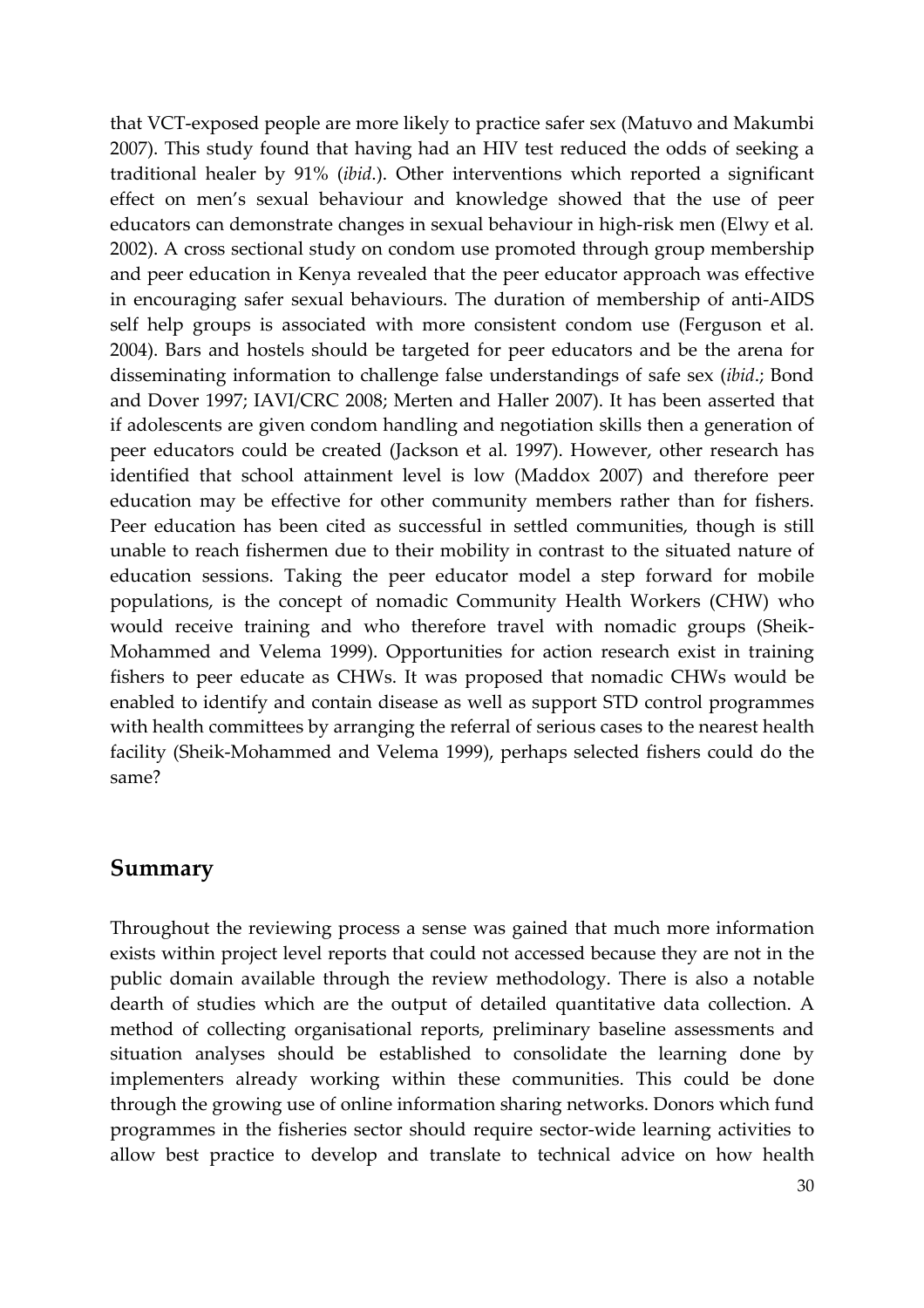systems can meaningfully address the health needs of fisherfolk. Some particular research gaps can be summarised:

- Whilst inland and artisanal fisheries have been the focus of research, there is a distinct lack of research that reflects the broad variety of health and HIV/AIDS environments endured by fish workers. Although sporadic references to workplace HIV/AIDS policies in fishing companies are encouraging (Gordon 2005; Tanzania SAM, 2007; WHO 2007), no investigation into the appropriateness or effectiveness of these services could be found. There is a need to audit the formal fisheries sector for what services are available in the workplace. More investigations into the reality for coastal fishers needs to be established
- Mapping exercises of health services to establish the spatial disadvantage experienced by fishing communities should be conducted. These need to recognise that sites are transient in nature and give accurate information on the types of services available, population size over time, extent of fishing and other activities and HIV/AIDS prevalence. In the interest of accessibility, the relationship between migration over the different stages and health seeking behaviour should be studied thoroughly. This would include longitudinal data collection based on valid indicators of the relationship between attitude and behaviour.
- Broader investigation into the health needs of various community members should be reported. This could include ethnographic and participatory research methodologies that are able to collect the perceptions of health care of different community members. These studies need to be holistic, and not solely focused on communicable diseases but also look at incidence of malnutrition, soil- and water-borne diseases, as well as accidents and injury.
- Research needs to bridge the gap between the valuable evidence-base that illustrates how risk is gendered in these communities, and that which discusses how treatment-seeking and risk avoidance behaviours are affected by gender more broadly.
- There is urgent need to identify where fishing communities have been reached by initiatives that have succeeded in lowering the susceptibility of sub-groups to HIV/AIDS. Research to monitor behavioural change of fishermen will have to be innovative to adapt to their unidentified mobility patterns.
- There are opportunities for action research adapting approaches from initiatives that have been successful for other mobile workers. This should be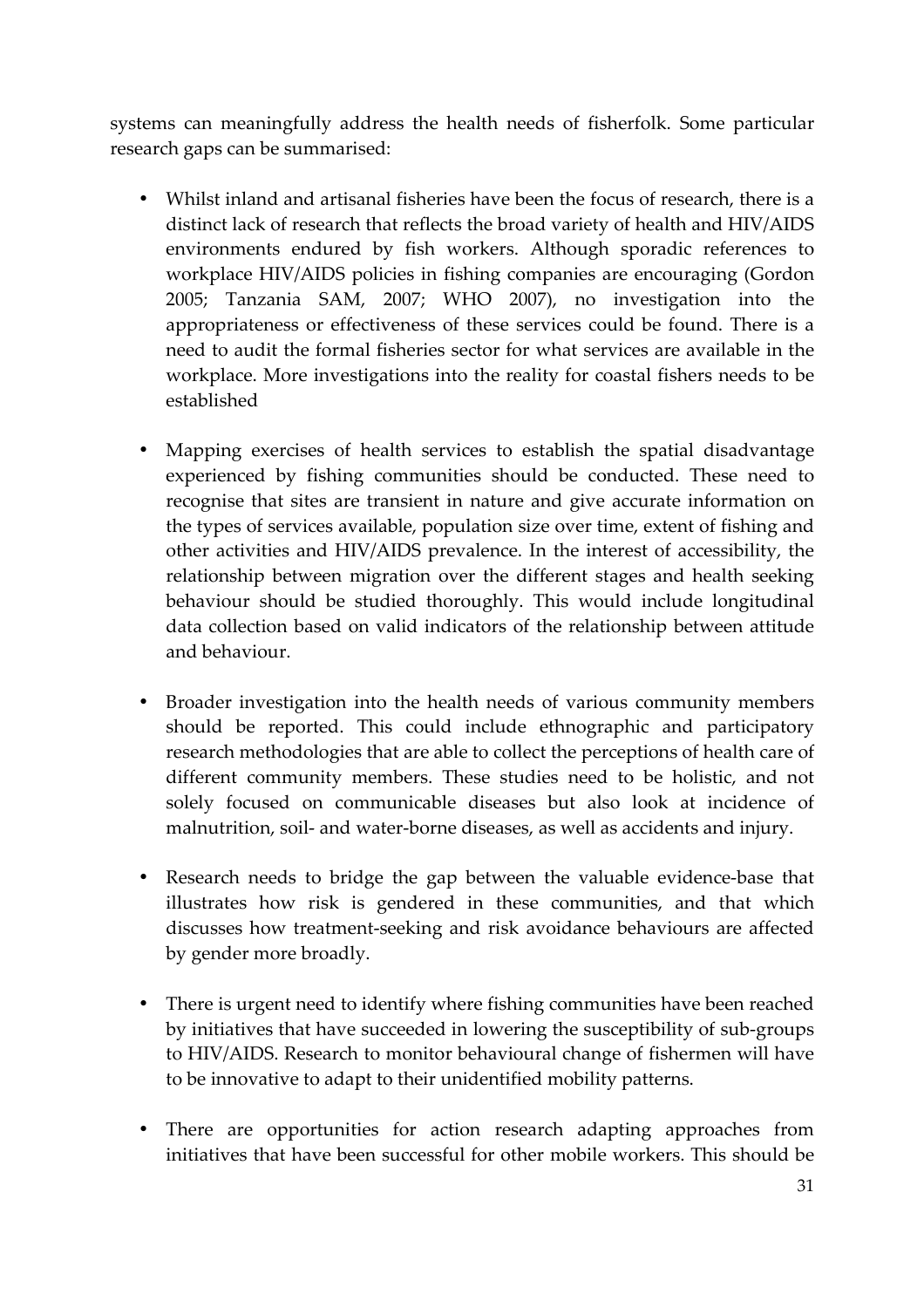through multidisciplinary programmes that do not focus on IEC without the provision of appropriate testing and treatment facilities. These might include radio, building from existing behaviours (especially for men), using peer educators, mobile CHWs and micro-credit for women.

- Projects should disaggregate their impact assessments by the different community members involved to account for the diversity of these communities. Special considerations for reaching fishermen should be taken and monitored accordingly.
- Research into how to bring the health issues of fishing communities into mainstream health system and ART up-scaling policies would be constructive.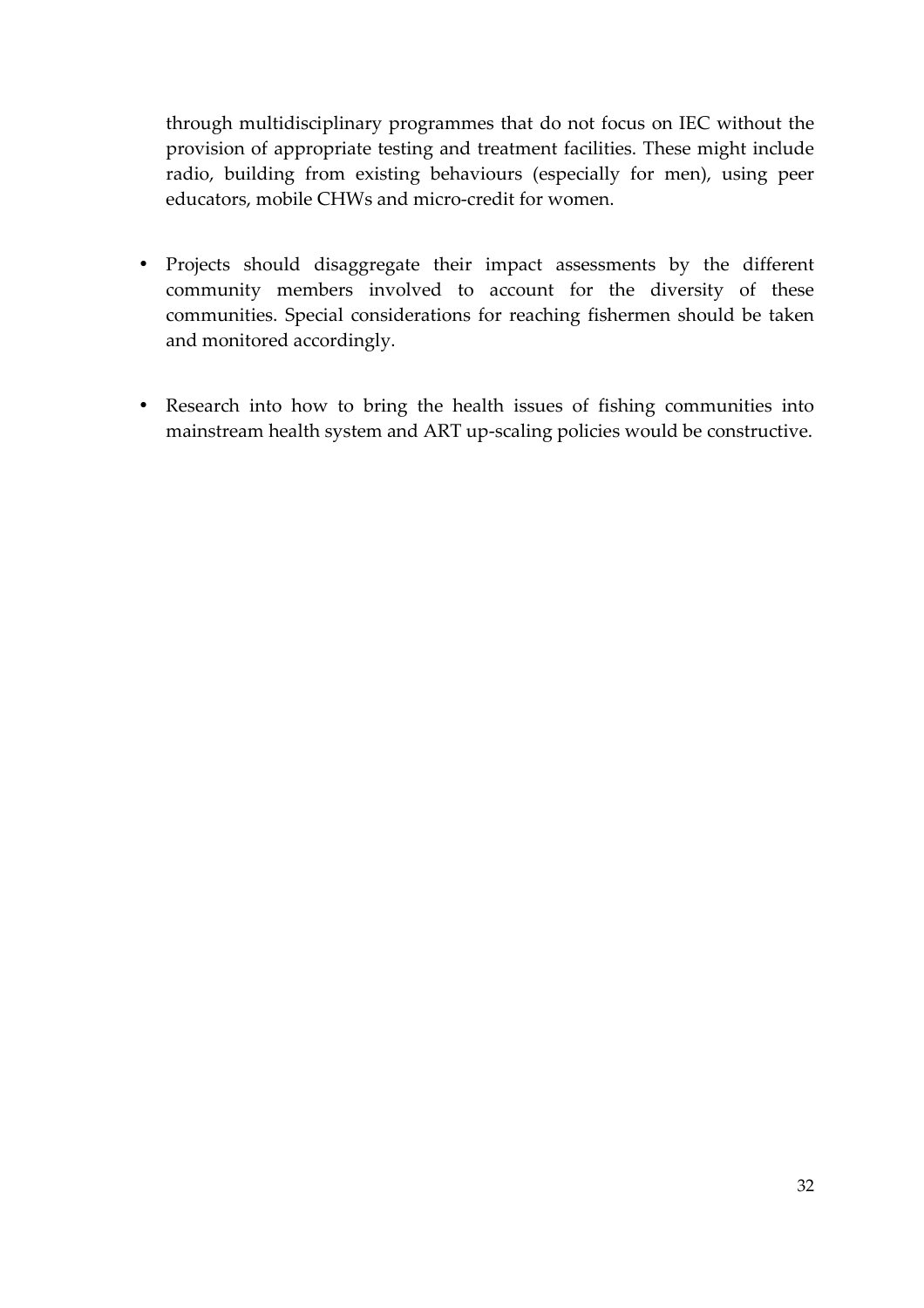#### Bibliography

- Aciro Olyel, D. (2006) Right tool, wrong target? Co-management in Ugandan Fishery sector. Masters thesis thesis. Depatment of Social and Marketing Studies, University of Tromsø, Tromsø. 114 pp. <http://www.ub.uit.no/munin/handle/10037/331?language=en>
- Adam, G., and N. Harford. (1999) Radio and HIV/AIDS: Making a Difference. Geneva: UNAIDS and Media Action International
- Allison, E.H., and J A. Seeley. (2004) HIV and AIDS among fisherfolk: a threat to 'responsible fisheries'? Fish and Fisheries. 5 (3): pp 215-234
- Anon. n.d. Report on the survey on Lake Victoria islands Lake Victoria basin project: MDGs and HIV/AIDS component, United Nations of Tanzania
- Appleton, J. (2000) 'At my age I should be sitting under that tree': the impact of AIDS on Tanzanian lakeshore communities. Gender and Development. 8 (2): pp 19-27
- Bahiigwa, G., and B B. Keizire. (2003) Significance of fisheries to the economy: A document to support the Poverty Eradication Action Plan (PEAP) Environment and Natural Resources Sector Working Group. <http://p15166578.pureserver.info/ilm/docs/policy/PEAP%20and%20Fisheries%20 Report.pdf>
- Baro, M. (2004) Health Seeking Fishing Communities: Attitudes, Behaviours, Providers, Sources of Care A synthesis report funded by GTZ
- Bene, C., and S. Heck. (2008) Women and Fish-for-Sex: Transactional sex, HIV/AIDS and gender in African fisheries. World Development. 36 (5): pp 875-899
- Bond, V., and P. Dover. (1997) Men, women and the trouble with condoms: problems associated with condom use by migrant workers in rural Zambia. Health Transition Review. 7 (suppl.): pp 377-391
- Bowser, B P. (2002) The social dimensions of the AIDS epidemic: A sociology of the AIDS epidemic. International Journal of Sociology and Social Policy. 22 (4-6): 1-20
- Brummer, D. (2002) Labour migration and HIV/AIDS in southern Africa IOM. <http://www.sarpn.org.za/documents/d0000572/P534\_Labour\_Migration\_HIV.pd f>
- Chitsulo, L., D. Engels, A. Montresor, and L. Savioli. (2000) The global status of schistosomiasis and its control. Acta Tropica. 77 (1): pp 41-51
- Collumbien, M., and S. Hawkes. (2000) Missing Men's Messages: Does the reproductive health approach respond to men's sexual health needs? Culture, Health and Sexuality. 2 (2): pp 135-150
- Day, J H., K. Miyamura, A D. Grant, A. Leeuw, J. Munsamy, R. Baggaley, and G J. Churchyard. (2003) Attitudes to HIV voluntary counselling and testing among mineworkers in South Africa: will availability of antiretroviral therapy encourage testing? AIDS Care. 15 (5): pp 665-672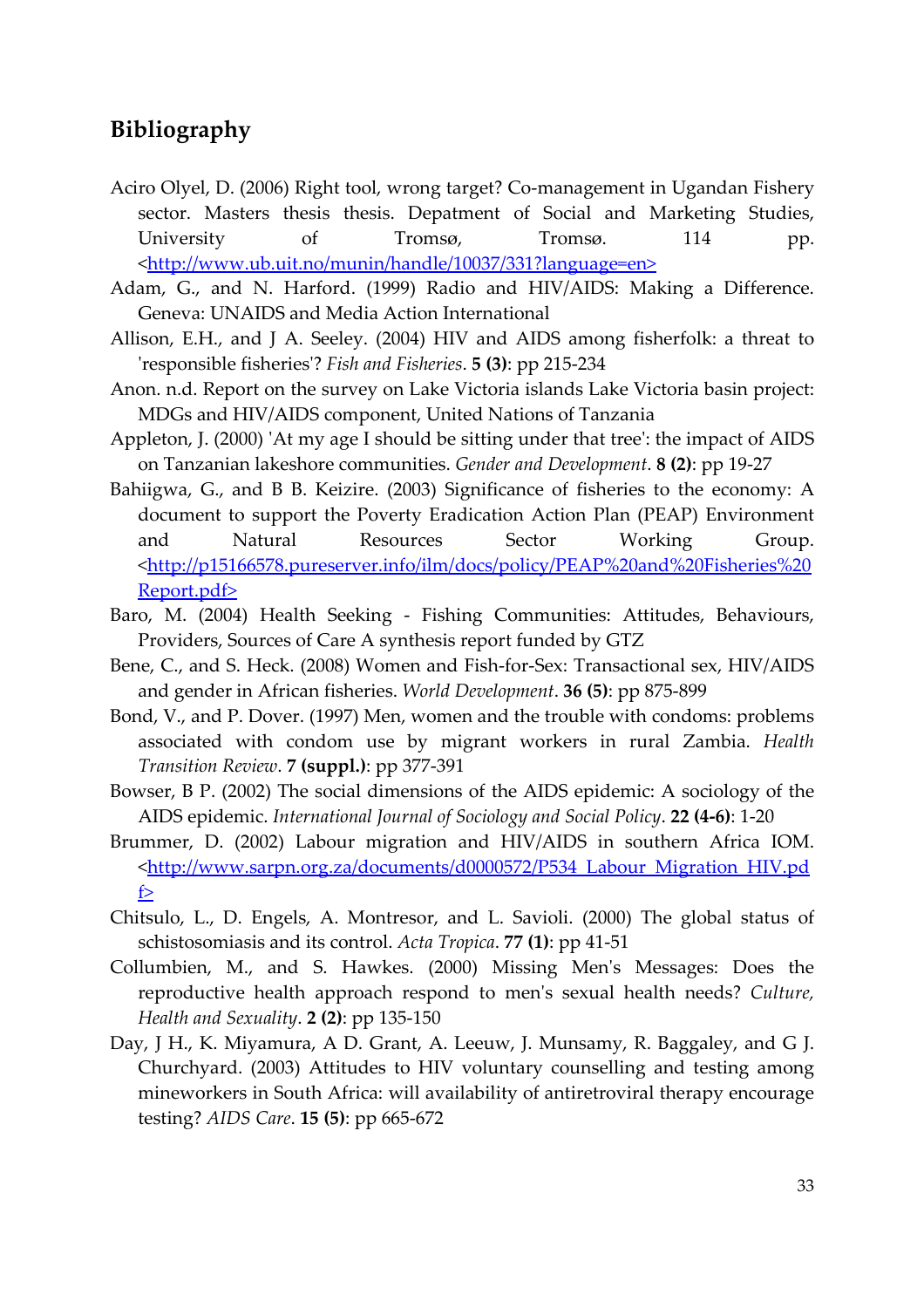- van den Bourne, F. (2003) "I am not a prostitute": Discords in targeted HIV/AIDS prevention interventions in urban and trading centres in Malawi. Boston: Harvard School of Public Health. Report. <http://heartintl.net/HEART/030106/IamnotaProstitute.pdf>
- Desmond, N., C F. Allen, S. Clift, B. Justine, J. Mzugu, M L. Plummer, D. Watson-Jones, and D A. Ross. (2005) A typology of groups at risk of HIV/AIDS in a mining town in north-western Tanzania. Social Science and Medicine. 60 (8): pp 1739-1749
- DFID. (2008) Achieving Universal Access the UK's strategy for halting and reversing the spread of HIV in the developing world. London: Department For International Development. <http://www.dfid.gov.uk/Pubs/files/achievinguniversal-access.pdf>
- Elwy, A R., G J. Hart, S. Hawkes, and M. Petticrew. (2002) Effectiveness of interventions to prevent sexually transmitted infections and Human Immunodeficiency Virus in Heterosexual Men: a Systematic review. Archives of Internal Medicine. 162 (16): pp 1818-1830
- Entz, A., V. Prachuabmoh, F. van Griensven, and V. Soskolne. (2001) STD history, self treatment, and healthcare behaviours among fishermen in the Gulf of Thailand and the Andaman Sea. Sexually Transmitted Infections. 77 (6): pp 436-440.
- FAO. (2006) HIV and AIDS in fishing communities: a public health issue but also a fisheries development and management concern The State of World Fisheries and Aquaculture
- FAO. n.d. Responding to the HIV/AIDS Crisis in the fisheries sector. FAO, Rome. <www.fao.org/hivaids >
- Ferguson, A G., and C N. Morris. (2007) Mapping transactional sex on the Northern Corridor highway in Kenya. Health and Place. 13 (2): pp 504-519
- Ferguson, A., M. Pere, C. Morris, E. Ngugi, and S. Moses. (2004) Sexual patterning and condom use among a group of HIV vulnerable men in Thika, Kenya. Sexually Transmitted Infections. 80: pp 435-439
- Frazer, N., M. Görgens-Albino, and J. Nkongolo. (2008) Rapid analysis of HIV epidemiological and HIV response data about vulnerable populations in the Great Lakes Region of Africa. Washington, DC: World Bank, Great Lakes Initiative on AIDS (GLIA) and Global AIDS Monitoring and Evaluation Team (GAMET). GHAP No. 374. 203 pp. <<u>www.worldbank.org/AIDS></u>
- GLIA. (2005) Great Lakes Initiative on HIV/AIDS (GLIA) operations manual. GLIA. <http://www.aidsuganda.org/glia/GLIA%20Operations%20Manual%20March%20 2005.pdf>
- Gordon, A. (2005) HIV/AIDS in the fisheries sector in Africa. Cairo, Egypt: World Fish Centre
- Grellier, R., N. Tanzarn, D. Lamberts, and C. Howard. (2004) The impacts of HIV/AIDS on fishing communities in Uganda: Situation analysis. London: DFID, MRAG, Options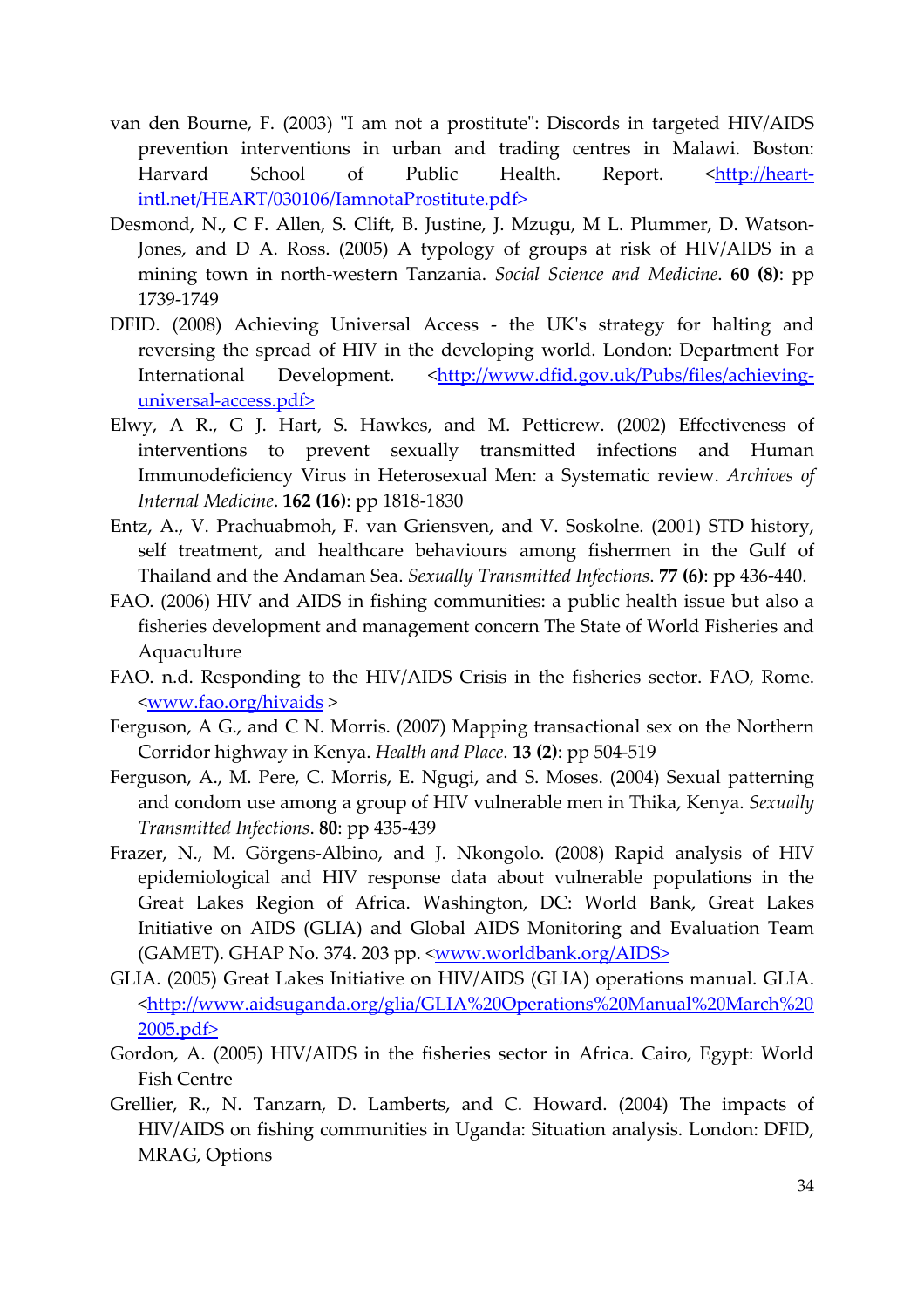- Gushulak, B D., and D W. MacPherson. (2004) Population Mobility and Health: An overview of the relationships between movement and population health. Journal of Travel Medicine. 11 (3): pp 171-178
- Gysels, M., R. Pool, and K. Bwanika. (2001) Truck drivers, middlemen and commercial sex workers: AIDS and the mediation of sex in south west Uganda. AIDS Care. 13 (3): pp 373-385
- Haour-Knipe, M., and D. Grondin. (2003) Sexual health of mobile and migrant poplations Sexual Health Exchange, Vol. 2003. <http://www.kit.nl/exchange/html/2003-2-editorial.asp>
- Harcourt, C., and B. Donovan. (2005) The many faces of sex work. Sexually Transmitted Infections. 81 (3): pp 201-206
- IAVI/CRC. (2008) Are fisherfolk a suitable candidate population for HIV vaccine trials in Uganda? An exploratory study of fishing communities in Uganda International AIDS Vaccine Initiative and Creative Research and Evaluation Centre
- ILO. (1999) Tripartite Meeting on Safety and Health in the Fishing Industry. ILO: Sectoral Activities Programme. Geneva
- IOM. (2003) Mobile Populations and HIV/AIDS in the Southern African Region: Recommendations for Action. UNAIDS IOM. <http://aidsportal.org/store/439.pdf>
- Jackson, D J., J P. Rakwar, B A. Richardson, K. Mandaliya, B H. Chohan, J J. Bwayo, J O. Ndinya-Achola, H L. Martin Jr, Moses S., and Kreiss J K. (1997) Decreased incidence of sexually transmitted diseases among trucking company workers in Kenya: results of a behavioural risk-reduction programme. AIDS. 11 (7): 903-909.
- Jeebhay, M F., T G. Robins, and A L. Lopata. (2004) World at work: Fish processing workers. Occupational Environmental Medicine. 61 (5): pp 471-474
- Kemp, J., J M. Aitken, S. LeGrand, and B. Mwale. (2003) Equity in health sector responses to HIV/AIDS in Malawi Regional Network for Equity in Health in Southern Africa (EQUINET) and Oxfam. EQUINET Discussion Paper No. 5. <http://www.equinetafrica.org/bibl/docs/aidsmalawi.pdf>
- Kenya SAM. (2007) Service Availability Mapping World Health Organisation, and Ministry of Health Kenya
- Kissling, E., E H. Allison, J A. Seeley, S. Russell, M. Bachmann, S D. Musgrave, and S. Heck. (2005) Fisherfolk are among groups most at risk of HIV: cross-country analysis of prevalence and numbers infected. AIDS. 19 (17): pp 1939-1946
- Kothari, U. (2003) Staying put and staying poor. Journal of International Development. 15 (5): pp 645-657
- Lagarde, E., G. Pison, and C. Enel. (1998) Risk behaviours and AIDS knowledge in a rural community of Senegal: relationship with sources of AIDS information. International Journal of Epidemiology. 27 (5): pp 890-896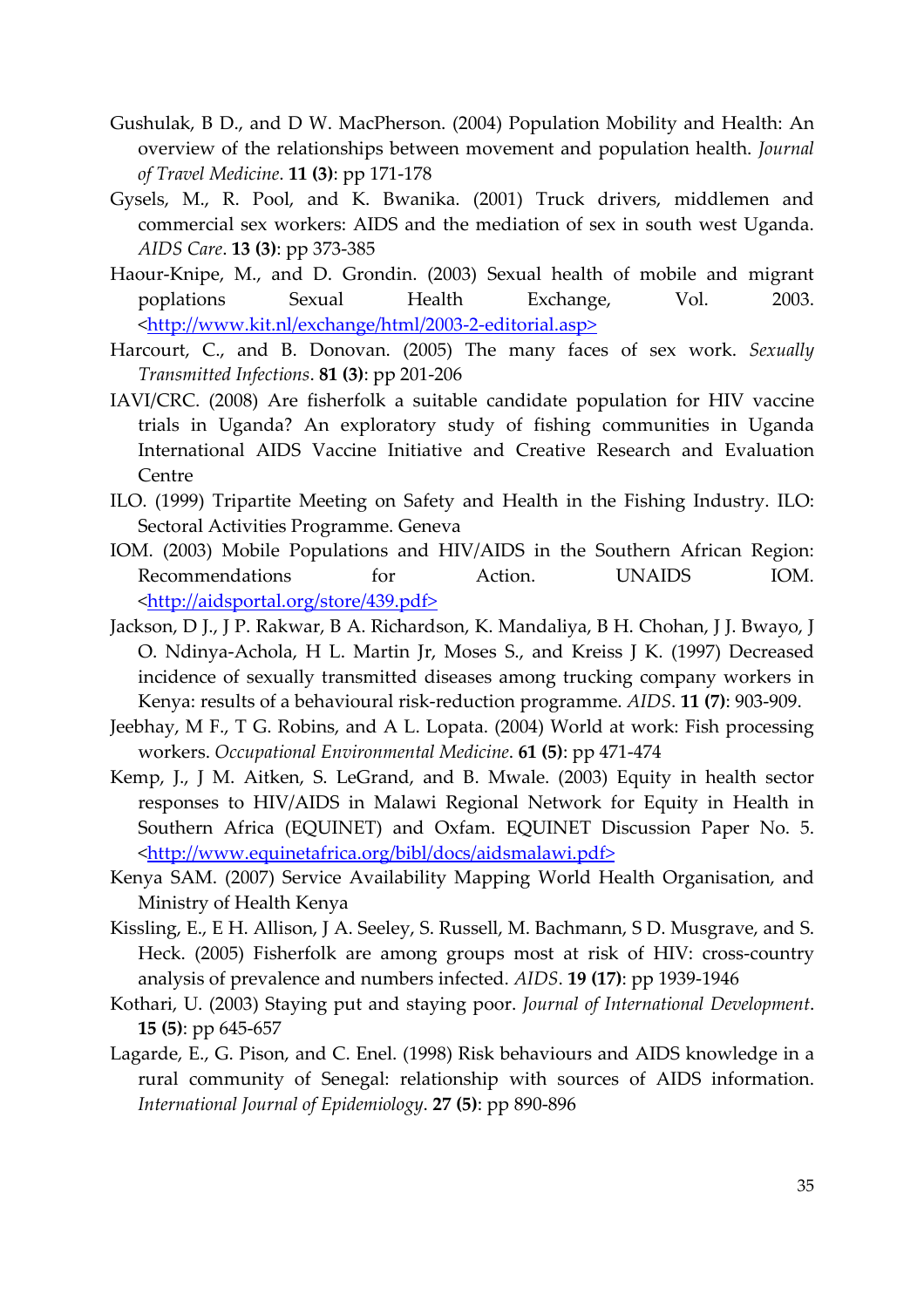- Langeni, T. (2007) Contextual factors associated with treatment-seeking and higherrisk sexual behaviour in Botswana among men with symptoms of sexually transmitted infections. African Journal of AIDS Research. 6 (3): pp 261-269
- Lurie, M N. (2004) Migration, Sexuality and the Spread of HIV/AIDS in Rural South Africa Migration Policy, No. 31. J. Prof. Crush (ed.). Cape Town and Kingston, Canada: The Southern African Migration Project, and Queens University
- LVFO. (2006) Report of the regional workshop on developing a regional strategy for improving the health status of fishing communities on Lake Victoria. Implementation of a fisheries management plan for Lake Victoria. Seeta, Uganda. Lake Victoria Fisheries Organisation
- M'Boussou, F. F. (2006) HIV/AIDS Response in Fishing Communities: the experience of Congo-Brazzaville. Responding to HIV and AIDS in the fishery sector in Africa. Lusaka, Zambia. 21-22 February, 2006. <http://www.iclarm.org/v2/files/ProceedingsRespondingtoHIVinFisherySector.pd f>
- Maalim, A D. (2006) Participatory rural appraisal techniques in disenfranchised communities: a Kenyan case study. International Nursing Review. 53 (3): pp 178-188
- Maddox, B. (2007) Literacy in fishing communities. Norwich, UK: ODG, The Sustainable Livelihoods Programme. http://www.sflp.org/fr/007/archiv/Literacy\_Maddox\_2006\_Final2007.pdf
- Matuvo, J K B., and F E. Makumbi. (2007) Expanding access to voluntary HIV counselling and testing in sub-Saharan Africa: alternative approaches for improving uptake, 2001-2007. Tropical Medicine and International Health. 12 (11): pp 1315-1322
- McCoy, D., M. Chopra, R. Loewenson, J. Aitken, T. Ngulube, A. Muula, S. Ray, T. Kureyi, P. Ljumba, and M. Rowson. (2005) Expanding access to Anti-Retroviral Therapy in sub-Saharan Africa: Avoiding the pitfalls and dangers, capitalizing on the opportunities American Journal of Public Health. 95 (1): pp 18-22
- Merten, S., and T Haller. (2007) Culture, changing livelihoods, and HIV/AIDS discourse: Reframing the institutionalization of fish-for-sex exchange in the Zambian Kafue Flats. Culture, Health and Sexuality. 9 (1): pp 69-83
- Meyer-Weitz, A., P. Reddy, H W. Van den Borne, G. Kok, and J. Pietersen. (2000) Health care seeking behaviour of patients with sexually transmitted diseases: determinants of delay behaviour. Patient Education and Counselling. 41 (3): pp 263- 274
- Mireille, E L., and A. Kandè. (2006) HIV and AIDS in fishing communities in Senegal. Responding to HIV and AIDS in the fisheries sector in Africa. Lusaka, Zambia. World **Fish** Fish Centre. <http://www.iclarm.org/v2/files/ProceedingsRespondingtoHIVinFisherySector.pd f>
- Molesworth, K. (2005) Mobility and health: The impact of transport on direct and proximate determinants of acces to health services, Swiss Tropical Institute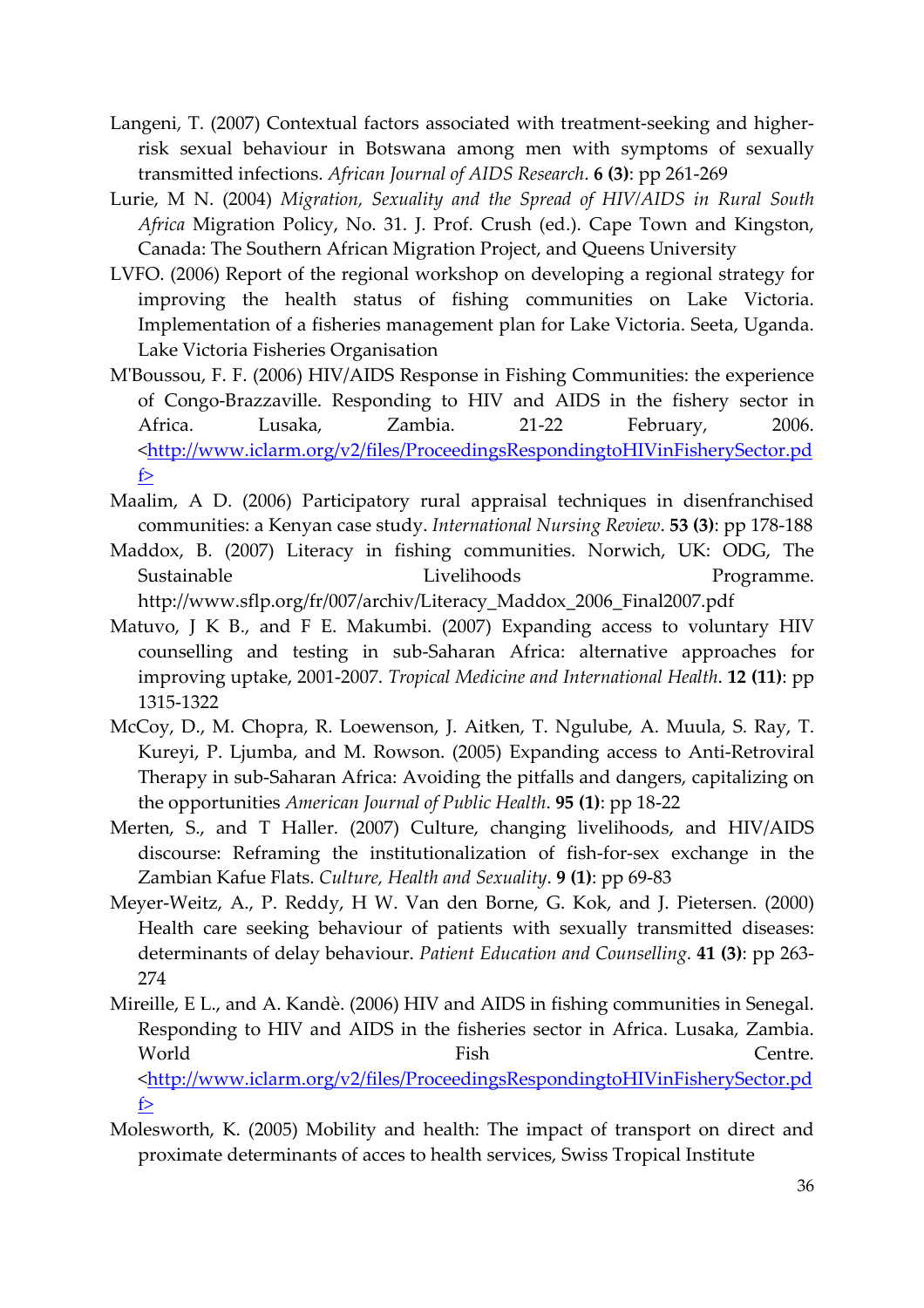- Moses, S., E N. Ngugi, J E. Bradley, E K. Njeru, G. Eldridge, E. Muia, J. Olenja, and F A. Plummer. (1994) Health care-seeking behaviour related to the transmission of sexually transmitted diseases in Kenya. American Journal of Public Health. 84 (12): pp 1947-1951
- Ngwenya, B N., and K. Mosepele. (2007) HIV/AIDS, artisanal fishing and food security in the Okavango Delta, Botswana. Physics and Chemistry of the Earth. 32 (15-18): pp 1339-1349
- Noor, A M., A A. Amin, P W. Gething, P M. Atkinson, S I. Hay, and R W. Snow. (2006) Modelling distances travelled to government health services in Kenya. Tropical Medicine and International Health. 11 (2): pp 188-196
- Nyazi, S., B. Nyazi, B. Kalina, and R. Pool. (2004) Mobility, sexual networks and exchange among bodabodamen in southwest Uganda. Culture, Health and Sexuality. 6 (3): pp 239-254
- Odimegwu, C., and C N. Okemgbo. (2008) Men's perceptions of masculinities and sexual health risks in Igboland, Nigeria. International Journal of Men's Health. 7 (1): pp 21-39
- Oloo, O O., and M M. Mwangi. (2008) Lake Victoria Livelihood Programme: Mid term review. Sweden: Diakonia
- Pfeiffer, J. (2003) International NGOs and primary health care in Mozambique: the need for a new model of collaboration. Social Science and Medicine. 56 (4): pp 725- 738
- Pickering, H., M. Okongo, K. Bwanika, B. Nnalusiba, and J. Whitworth. (1997) Sexual behaviour in a fishing community on Lake Victoria, Uganda. Health Transition Review. 7 (1): pp 13-20
- Robinson, E T. (1991) Reaching men: at work and in social settings Network. 1 (9): pp 15-16

<http://www.ncbi.nlm.nih.gov/pubmed/12316893?ordinalpos=5&itool=EntrezSyst em2.PEntrez.Pubmed.Pubmed\_ResultsPanel.Pubmed\_RVDocSum>

- Schensul, S L., A. Mekki-Berrada, B. Nastasi, N. Saggurti, and R K. Verma. (2006) Healing traditions and men's sexual health in Mumbai , India: the realities of practiced medicine in urban poor communities. Social Science and Medicine. 62 (11): pp 2774-2785
- SCI. (2008) Schistosomiasis Control Initiative [Online]. <http://www.schisto.org/about/>
- Seeley, J A., and E H. Allison. (2005) HIV/AIDS in fishing communities: challenges to delivering antiretroviral therapy to vulnerable groups. AIDS Care. 17 (6): pp 688- 697
- Sheik-Mohammed, A., and J P. Velema. (1999) Where health care has no access: the nomadic populations of sub-Saharan Africa. Tropical Medicine and International Health. 4 (10): pp 695-707
- Simbayi, L C., S. Kalichman, A. Strebel, A. Cloete, N. Henda, and A. Mqeketo. (2007) Internalized stigma, and depression among men and women living with